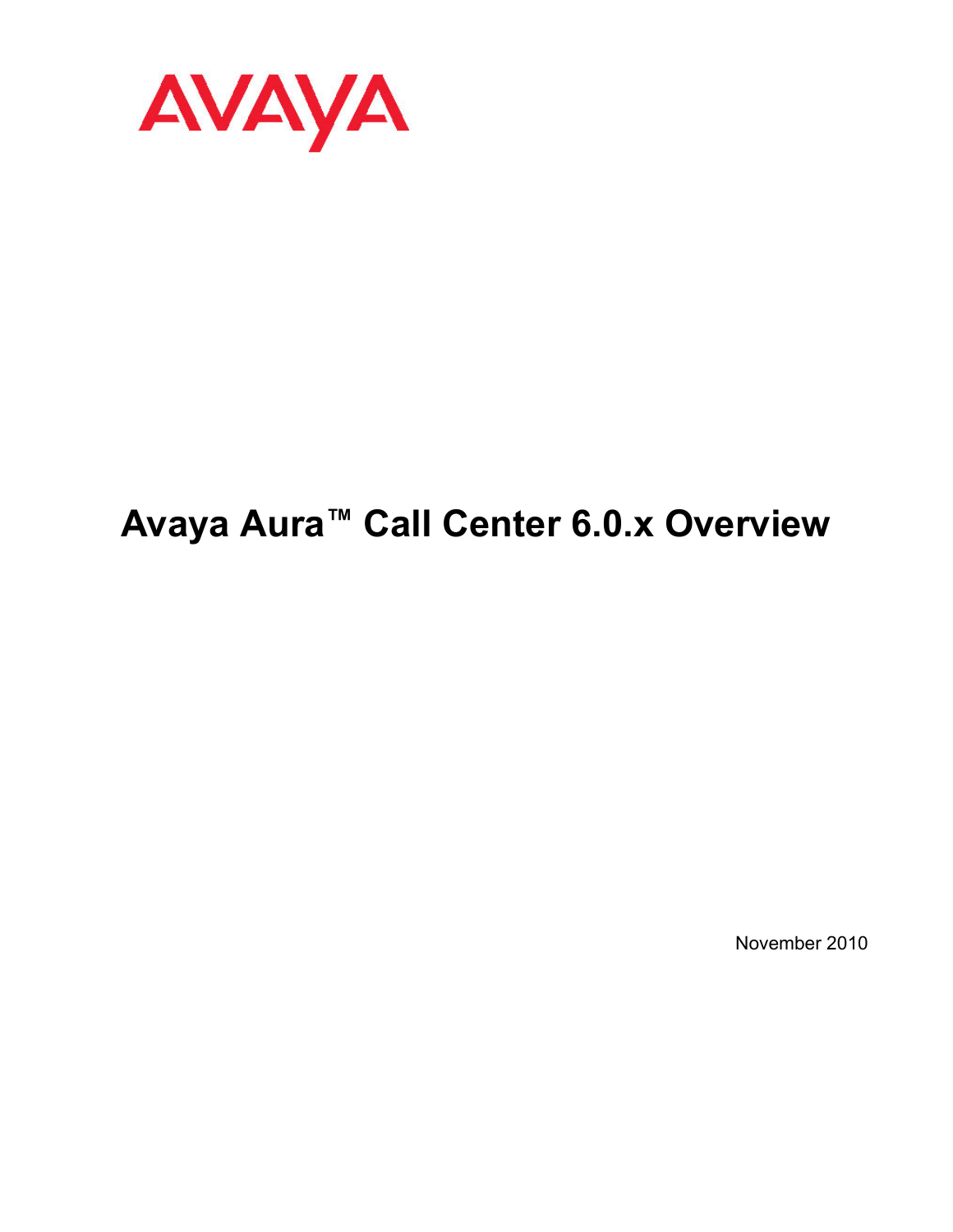<span id="page-1-0"></span>All Rights Reserved.

#### **Notice**

While reasonable efforts have been made to ensure that the information in this document is complete and accurate at the time of printing, Avaya assumes no liability for any errors. Avaya reserves the right to make changes and corrections to the information in this document without the obligation to notify any person or organization of such changes.

#### **Documentation disclaimer**

"Documentation" means information published by Avaya in varying mediums which may include product information, operating instructions and performance specifications that Avaya generally makes available to users of its products. Documentation does not include marketing materials. Avaya shall not be responsible for any modifications, additions, or deletions to the original published version of documentation unless such modifications, additions, or deletions were performed by Avaya. End User agrees to indemnify and hold harmless Avaya, Avaya's agents, servants and employees against all claims, lawsuits, demands and judgments arising out of, or in connection with, subsequent modifications, additions or deletions to this documentation, to the extent made by End User.

#### **Link disclaimer**

Avaya is not responsible for the contents or reliability of any linked Web sites referenced within this site or documentation provided by Avaya. Avaya is not responsible for the accuracy of any information, statement or content provided on these sites and does not necessarily endorse the products, services, or information described or offered within them. Avaya does not guarantee that these links will work all the time and has no control over the availability of the linked pages.

#### **Warranty**

Avaya provides a limited warranty on its Hardware and Software ("Product(s)"). Refer to your sales agreement to establish the terms of the limited warranty. In addition, Avaya's standard warranty language, as well as information regarding support for this Product while under warranty is available to Avaya customers and other parties through the Avaya Support Web site: [http://support.avaya.com.](http://support.avaya.com) Please note that if you acquired the Product(s) from an authorized Avaya reseller outside of the United States and Canada, the warranty is provided to you by said Avaya reseller and not by Avaya.

#### **Licenses**

THE SOFTWARE LICENSE TERMS AVAILABLE ON THE AVAYA WEBSITE, [HTTP://SUPPORT.AVAYA.COM/LICENSEINFO/](http://www.avaya.com/support/LicenseInfo) ARE APPLICABLE TO ANYONE WHO DOWNLOADS, USES AND/OR INSTALLS AVAYA SOFTWARE, PURCHASED FROM AVAYA INC., ANY AVAYA AFFILIATE, OR AN AUTHORIZED AVAYA RESELLER (AS APPLICABLE) UNDER A COMMERCIAL AGREEMENT WITH AVAYA OR AN AUTHORIZED AVAYA RESELLER. UNLESS OTHERWISE AGREED TO BY AVAYA IN WRITING, AVAYA DOES NOT EXTEND THIS LICENSE IF THE SOFTWARE WAS OBTAINED FROM ANYONE OTHER THAN AVAYA, AN AVAYA AFFILIATE OR AN AVAYA AUTHORIZED RESELLER; AVAYA RESERVES THE RIGHT TO TAKE LEGAL ACTION AGAINST YOU AND ANYONE ELSE USING OR SELLING THE SOFTWARE WITHOUT A LICENSE. BY INSTALLING, DOWNLOADING OR USING THE SOFTWARE, OR AUTHORIZING OTHERS TO DO SO, YOU, ON BEHALF OF YOURSELF AND THE ENTITY FOR WHOM YOU ARE INSTALLING. DOWNLOADING OR USING THE SOFTWARE (HEREINAFTER REFERRED TO INTERCHANGEABLY AS "YOU" AND "END USER"), AGREE TO THESE TERMS AND CONDITIONS AND CREATE A BINDING CONTRACT BETWEEN YOU AND AVAYA INC. OR THE APPLICABLE AVAYA AFFILIATE ( "AVAYA").

Avaya grants End User a license within the scope of the license types described below. The applicable number of licenses and units of capacity for which the license is granted will be one (1), unless a

different number of licenses or units of capacity is specified in the Documentation or other materials available to End User. "Designated Processor" means a single stand-alone computing device. "Server means a Designated Processor that hosts a software application to be accessed by multiple users. "Software" means the computer programs in object code, originally licensed by Avaya and ultimately utilized by End User, whether as stand-alone Products or pre-installed on Hardware. "Hardware" means the standard hardware originally sold by Avaya and ultimately utilized by End User.

#### **Copyright**

Except where expressly stated otherwise, no use should be made of materials on this site, the Documentation, Software, or Hardware provided by Avaya. All content on this site, the documentation and the Product provided by Avaya including the selection, arrangement and design of the content is owned either by Avaya or its licensors and is protected by copyright and other intellectual property laws including the sui generis rights relating to the protection of databases. You may not modify, copy, reproduce, republish, upload, post, transmit or distribute in any way any content, in whole or in part, including any code and software unless expressly authorized by Avaya. Unauthorized reproduction, transmission, dissemination, storage, and or use without the express written consent of Avaya can be a criminal, as well as a civil offense under the applicable law.

#### **Third-party components**

Certain software programs or portions thereof included in the Product may contain software distributed under third party agreements ("Third Party Components"), which may contain terms that expand or limit rights to use certain portions of the Product ("Third Party Terms"). Information regarding distributed Linux OS source code (for those Products that have distributed the Linux OS source code), and identifying the copyright holders of the Third Party Components and the Third Party Terms that apply to them is available on the Avaya Support Web site:<http://support.avaya.com/Copyright>

#### **Preventing Toll Fraud**

"Toll fraud" is the unauthorized use of your telecommunications system by an unauthorized party (for example, a person who is not a corporate employee, agent, subcontractor, or is not working on your company's behalf). Be aware that there can be a risk of Toll Fraud associated with your system and that, if Toll Fraud occurs, it can result in substantial additional charges for your telecommunications services.

#### **Avaya Toll Fraud Intervention**

If you suspect that you are being victimized by Toll Fraud and you need technical assistance or support, call Technical Service Center Toll Fraud Intervention Hotline at +1-800-643-2353 for the United States and Canada. For additional support telephone numbers, see the Avaya Support Web site: <http://support.avaya.com>. Suspected security vulnerabilities with Avaya products should be reported to Avaya by sending mail to: securityalerts@avaya.com.

#### **Trademarks**

Avaya, the Avaya logo, Avaya one-X Portal, Communication Manager, Application Enablement Services, Modular Messaging, and Conferencing are either registered trademarks or trademarks of Avaya Inc. in the United States of America and/or other jurisdictions.

All non-Avaya trademarks are the property of their respective owners, and "Linux" is a registered trademark of Linus Torvalds.

#### **Downloading Documentation**

For the most current versions of Documentation, see the Avaya Support Web site: <http://support.avaya.com>.

#### **Contact Avaya Support**

Avaya provides a telephone number for you to use to report problems or to ask questions about your Product. The support telephone number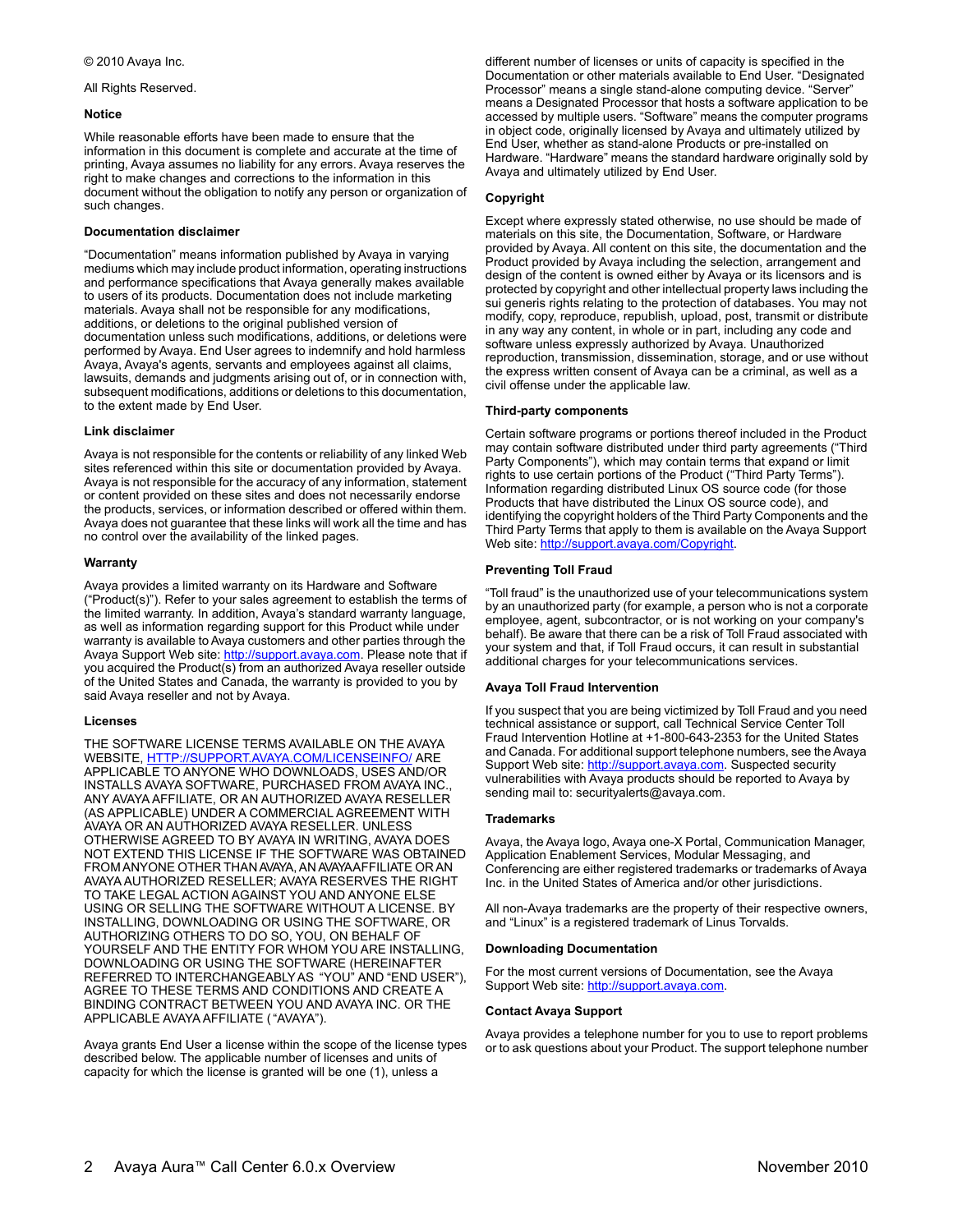is 1-800-242-2121 in the United States. For additional support telephone numbers, see the Avaya Web site: [http://support.avaya.com.](http://support.avaya.com)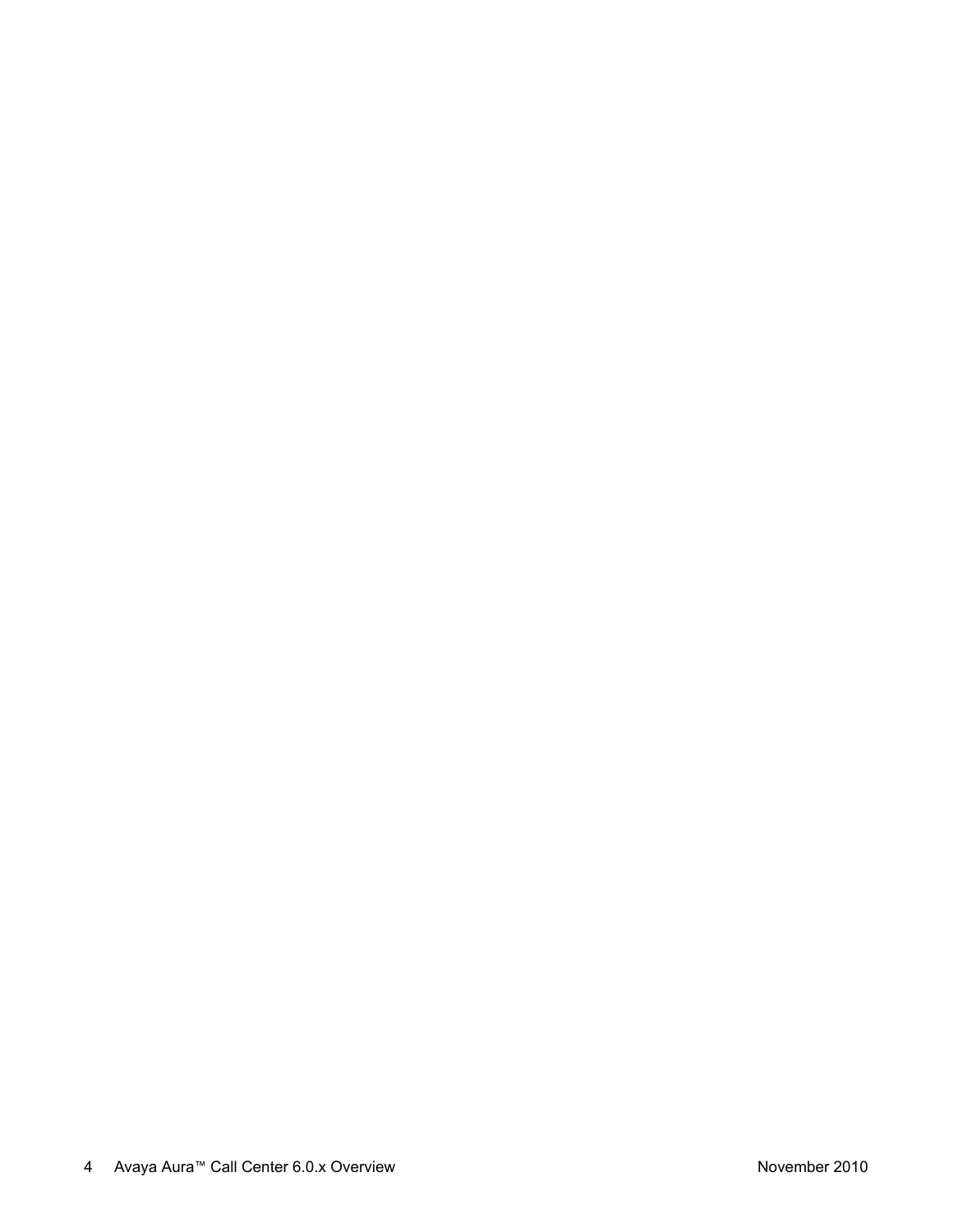#### **Contents**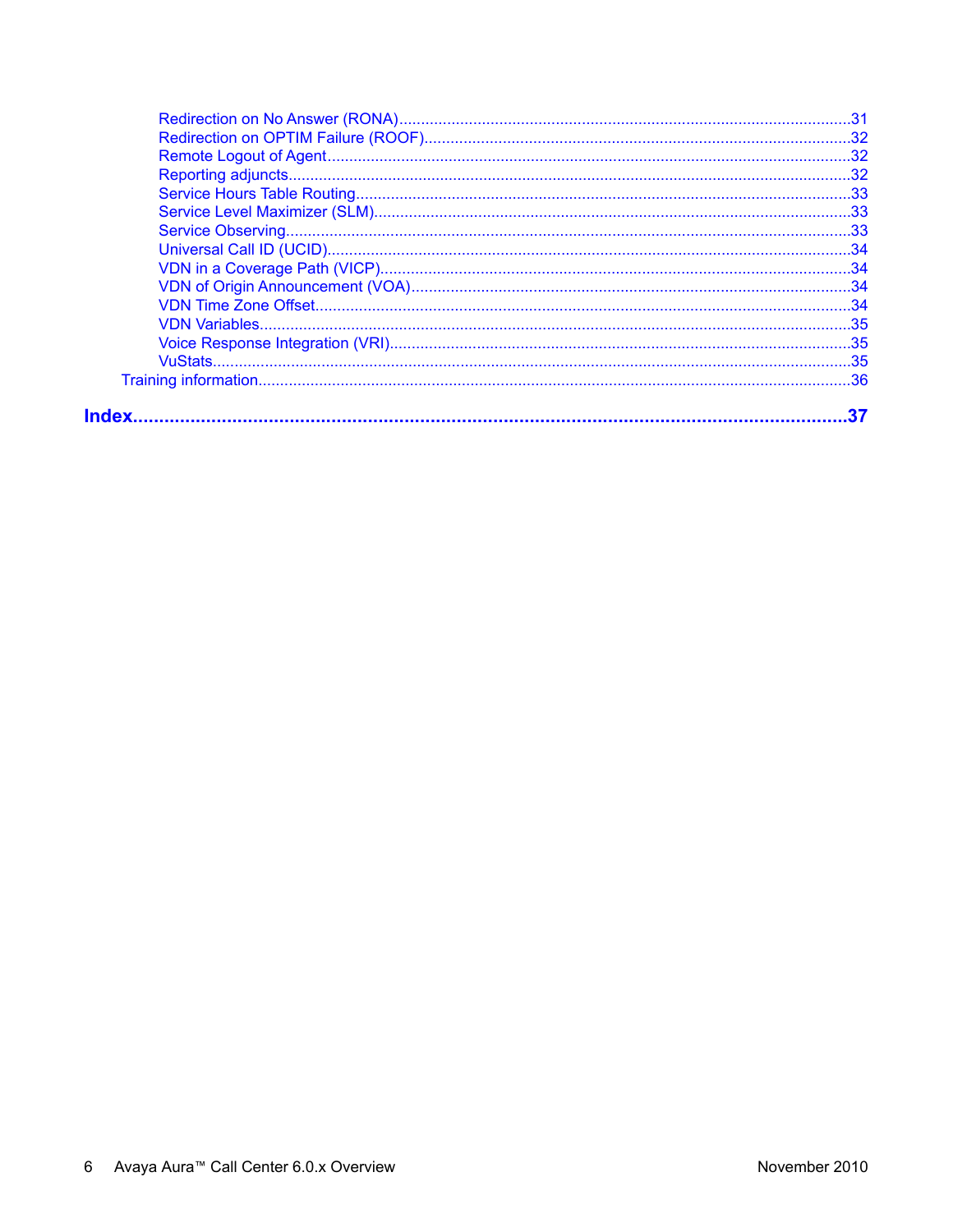# <span id="page-6-0"></span>**Chapter 1: What's new in Call Center 6.0.x**

# **Reorganization of Avaya Aura™ Call Center documentation**

| Document title before the 6.0 release                 | Avaya Aura <sup>™</sup> Call Center 6.0 document<br>titles            |
|-------------------------------------------------------|-----------------------------------------------------------------------|
| 1. What's New                                         | 1. Avaya Aura™ Call Center Overview                                   |
| 2. Automatic Call Distribution Call Center<br>Guide   | 2. Planning an Avaya Aura™ Call Center<br>Implementation              |
| 3. Call Vectoring and Expert Agent<br>Selection Guide | 3. Administering Avaya Aura™ Call Center<br>Features                  |
|                                                       | 4. Avaya Aura <sup>™</sup> Call Center Feature<br>Reference           |
|                                                       | 5. Programming Call Vectors in Avaya<br>Aura <sup>™</sup> Call Center |

Avaya Aura™ Call Center documentation has been reorganized for Release 6.0.

The Automatic Call Distribution Call Center Reference content is now in the following books.

| <b>ACD Call Center content</b>                        | <b>New document title</b>                              |  |
|-------------------------------------------------------|--------------------------------------------------------|--|
| ACD Call Center Screens                               | Administering Avaya Aura™ Call Center                  |  |
| Administering VRUs/IVRs as Station Ports              | Features                                               |  |
| Implementing the Time of Day Clock<br>Synchronization |                                                        |  |
| Recorded Announcements                                |                                                        |  |
| <b>ACD Basics</b>                                     | Avaya Aura <sup>™</sup> Call Center Feature Reference  |  |
| <b>ACD Call Center features</b>                       |                                                        |  |
| Variables in Vectors                                  | Programming Call Vectors in Avaya Aura™<br>Call Center |  |

The Call Vectoring and Expert Agent Selection (EAS) reference content is now found within the following books: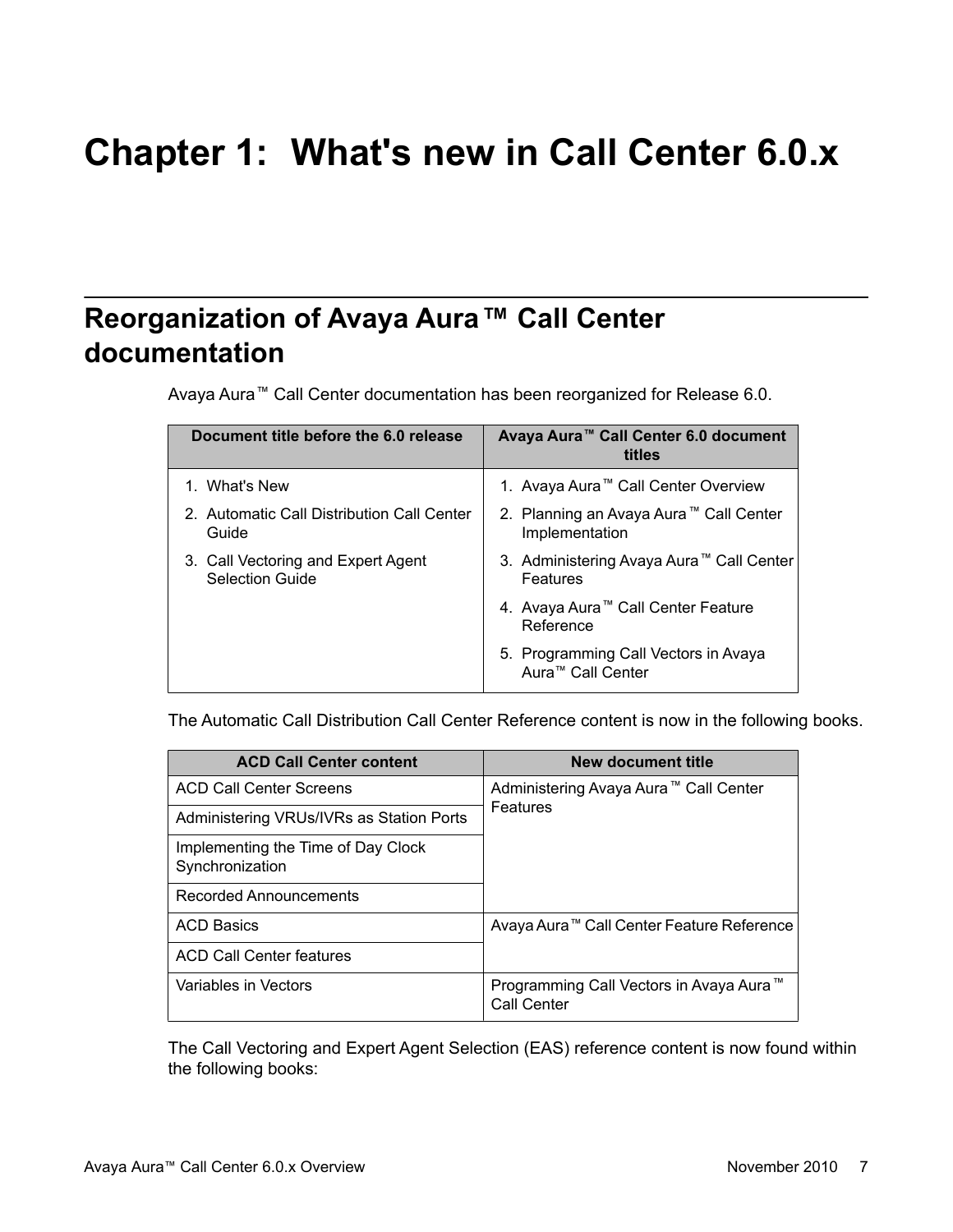| <b>Call Vectoring and EAS content</b>                             | <b>New document title</b>                             |  |
|-------------------------------------------------------------------|-------------------------------------------------------|--|
| <b>Information Forwarding</b>                                     | Avaya Aura <sup>™</sup> Call Center Feature Reference |  |
| Adjunct (ASAI) Routing                                            |                                                       |  |
| Call Prompting                                                    |                                                       |  |
| Advanced Vector Routing - EWT and ASA                             |                                                       |  |
| Look-Ahead Interflow                                              |                                                       |  |
| <b>Best Service Routing</b>                                       |                                                       |  |
| <b>Holiday Vectoring</b>                                          |                                                       |  |
| Service Hours Table Routing                                       |                                                       |  |
| <b>Percentage Allocation Routing</b>                              |                                                       |  |
| <b>Network Call Redirection</b>                                   |                                                       |  |
| <b>Network Call Redirection with SIP</b>                          |                                                       |  |
| <b>Attendant Vectoring</b>                                        |                                                       |  |
| Meet-me Conference                                                |                                                       |  |
| <b>Expert Agent Selection</b>                                     |                                                       |  |
| Service Level Maximizer                                           |                                                       |  |
| Maximum Agent Occupancy                                           |                                                       |  |
| App A - Job Aids                                                  |                                                       |  |
| App C - Considerations for the Vectoring<br>Features              |                                                       |  |
| App E - Advanced Multi-Site Routing                               |                                                       |  |
| App F - Advanced Information Forwarding for<br><b>ISDN Trunks</b> |                                                       |  |
| App H - Call Vectoring/EAS and BCMS/CMS<br>Interactions           |                                                       |  |
| App M - Call Flow and Specifications for<br>Converse - VRI Calls  |                                                       |  |
| App N - Security Issues                                           |                                                       |  |
| App G - Functional Differences for G2 and<br>CМ                   | This content is obsolete, hence deleted.              |  |
| App O - Setting up a Call Center                                  | Planning an Avaya Aura ™ Call Center                  |  |
| App P - Converting a Call Center to EAS                           | Implementation                                        |  |
| App Q - Feature Availability                                      |                                                       |  |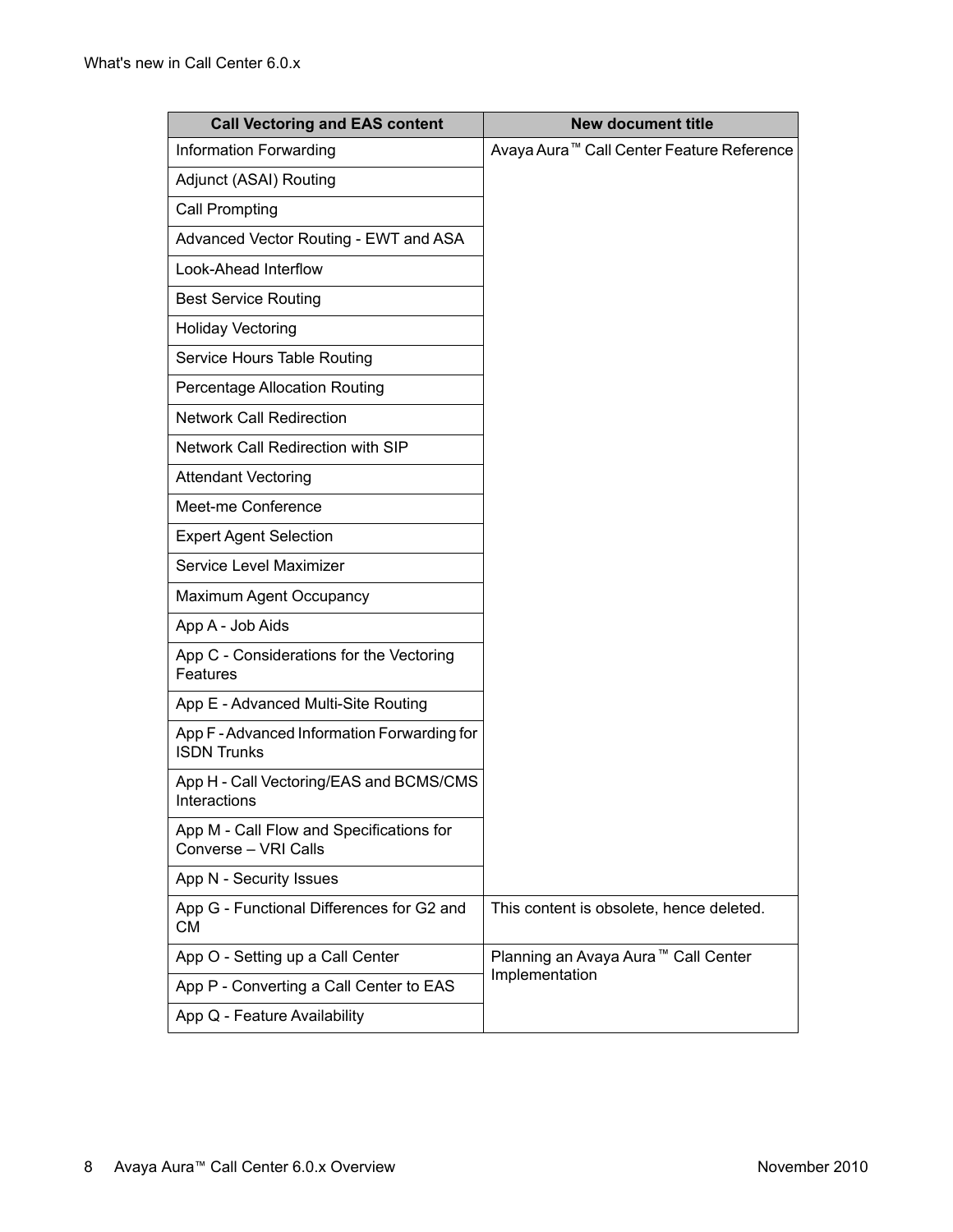<span id="page-8-0"></span>

| <b>Call Vectoring and EAS content</b>                                              | <b>New document title</b>                |
|------------------------------------------------------------------------------------|------------------------------------------|
| App C - Avaya Reporting Adjuncts and<br><b>Communication Manager Compatibility</b> |                                          |
| App D - Avaya Servers and Gateways                                                 |                                          |
| Call Vectoring Fundamentals                                                        | Programming Call Vectors in Avaya Aura ™ |
| Call Vectoring Overview                                                            | Call Center                              |
| <b>Call Vectoring Applications</b>                                                 |                                          |
| <b>Basic Call Vectoring</b>                                                        |                                          |
| Variables in Vectors                                                               |                                          |
| <b>VDN Variables</b>                                                               |                                          |
| <b>Vector Subroutines</b>                                                          |                                          |
| <b>ANI/II-digits Routing and Caller Information</b><br>Forwarding                  |                                          |
| Multi-national Calling Party Number Prefixes                                       |                                          |
| Creating and Editing Call Vectors                                                  |                                          |
| <b>Call Vectoring Commands</b>                                                     |                                          |
| App B - Vector Management and Monitoring                                           |                                          |
| App D - Troubleshooting Vectors                                                    |                                          |
| App I - Operation Details for the Route-To<br>Command                              |                                          |
| App J - Advance Set Command Rules and<br>Applications                              |                                          |
| App K - Set Command Examples                                                       |                                          |
| App L - Notifying Callers of Queue Position<br>Example                             |                                          |
| App R - Improving Performance                                                      |                                          |

# **New Features in Call Center 6.0**

The Avaya Call Center Release 6.0 offers new features and enhancements to the functionality provided by Call Center Release 5.2 and its successor Service Pack releases. This section contains an overview of the changes and additions in Call Center Release 6.0.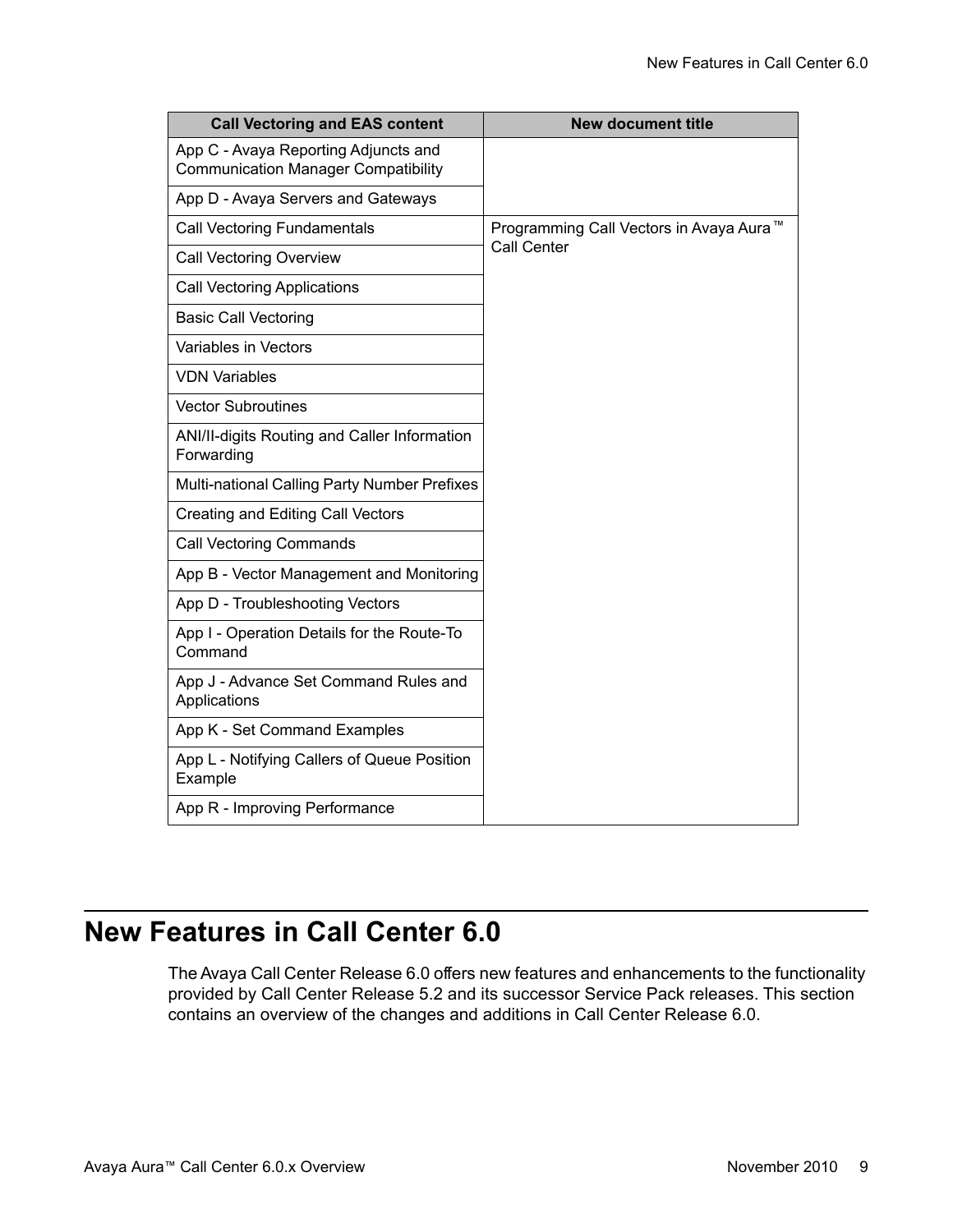# <span id="page-9-0"></span> $\bullet$  Note:

Reporting support is added in Avaya Call Management System R16.1 and Avaya IQ 5.1 for the Call Center Release 6.0 Capacity Increases as well as for the Call Center Release 5.2 features Interruptible AUX, Route by Skill Level and/or Skill Level Range and Policy Routing Tables for Percent Allocation.

#### **Related topics:**

Two Additional Thresholds that Trigger Interruptible Aux on page 10 [Redirected Call \(RONA, ROIF or ROOF\) Retains Active VDN](#page-11-0) on page 12 [Forced Agent Logout/Aux Work by Location/Skill](#page-12-0) on page 13 [Local Persistent Variables](#page-13-0) on page 14 [Allow Star \(\\*\) and Pound \(#\) Ahead of a Variable in route-to number](#page-14-0) on page 15 [Capacity increases](#page-14-0) on page 15

# **Two Additional Thresholds that Trigger Interruptible Aux**

In addition to the use of Service Level Target, Call Center 6.0 has added two (2) more thresholds that can trigger Interruptible Aux: Calls Warning Threshold and Time Warning Threshold. The threshold for triggering the interruptible aux feature could be set as one of the following using the **Interruptible Aux Threshold** field on the Hunt Group screen.

| <b>Activation</b><br>thresholds | <b>Description</b>                                                                                                                                                                                                                                                                                                                                                                                                                                                               |
|---------------------------------|----------------------------------------------------------------------------------------------------------------------------------------------------------------------------------------------------------------------------------------------------------------------------------------------------------------------------------------------------------------------------------------------------------------------------------------------------------------------------------|
| Calls Warning<br>Threshold      | Calls Warning Threshold activates Interruptible Aux if the number of calls<br>in the queue for a hunt group exceeds a specified number. If Calls Warning<br>Threshold is set to 20, interruptible agents in Aux start getting interrupted<br>as soon as the number of calls in the queue goes to 21 or beyond.                                                                                                                                                                   |
| Service Level<br>Target         | Service Level Target is administered as a percentage of calls answered<br>within specified number of seconds. If, for example, 90% (specified<br>percentage) or more of calls are answered within 15 (specified number of)<br>seconds, then the skill is meeting the Service Level Target. If fewer than<br>90% of calls are answered within 15 seconds, then the skill is not meeting<br>the Service Level Target and interruptible agents in Aux start getting<br>interrupted. |
| Time Warning<br>Threshold       | Time Warning Threshold activates Interruptible Aux if the oldest call has<br>been in the queue for longer than the specified number of seconds. If Time<br>Warning Threshold is set to 60, interruptible agents start getting interrupted<br>as soon as the duration of the oldest call in the queue for a hunt group<br>exceeds 60 seconds.                                                                                                                                     |

The following table explains the three activation thresholds:

You enable Interruptible Aux by: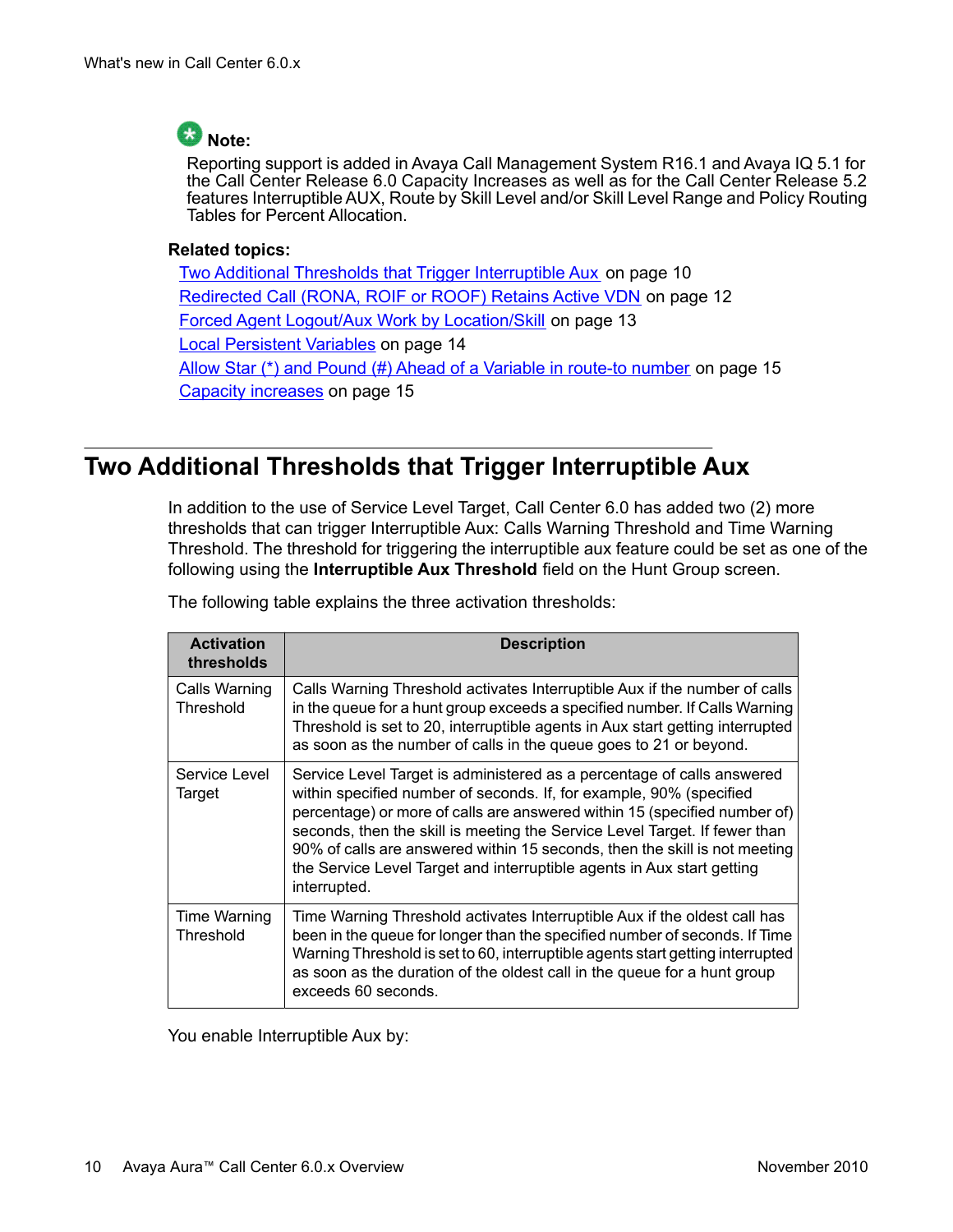- Setting the Interruptible Aux Threshold policy on the hunt group form to calls-warningthreshold, service-level-target, or time-warning-threshold.
- Setting the corresponding threshold field on the hunt group form with a value: Calls Warning Threshold, Service Level Target (% in sec), or Time Warning Threshold
- Setting the **Interruptible?** field on the change reason-code-names screen to  $\sqrt{y}$  (signifies that the corresponding reason code is interruptible).
- Identifying interruptible agents by setting the **Agent Login ID Reserve Level (RL)** field of an agent's skills to one of the "interruptible" values to either a notify type  $(n)$  or a forced type (a, return to auto-in or m, return to manual-in).

With this release, the feature-related system parameter Interruptible Aux Deactivation Threshold (%) is removed and replaced by an Interruptible Aux Deactivation Threshold (%) field on each hunt group form. The algorithm for setting the Deactivation Threshold is also simplified, eliminating the need for the table that was previously published in the Avaya Aura Call Center 5.2 Automatic Call Distribution Reference. Based on the Interruptible Aux Threshold policy and the associated threshold value you have set, you also need to set up a deactivation threshold to turn off agent notification.

A threshold for deactivation, in addition to the activation threshold, is used to help keep a buffer (differential) between the two levels at which Interruptible Aux is activated and deactivated. This buffer avoids a situation of the Interruptible Aux feature going on and off frequently when the Calls Warning, Service Level, or Time Warning values fluctuate around the activation threshold.

The values of the activation and deactivation thresholds must differ by at least '1' (one). For example, if the service level threshold is 80% calls in 15 seconds, a deactivation threshold of 90% calls in 15 seconds will keep the notifications on until the service level rises back to 90% in 15 seconds. The system does not deactivate Interruptible Aux until the Service Level gets up to the specified level. If the service level drops below the Service Level Target again, the system reactivates Interruptible Aux notifications. The following table lists the activation and deactivation criteria for each of the Interruptible Aux Thresholds.

| <b>Interruptible Aux</b><br><b>Threshold</b> | <b>Administered</b><br>Threshold | <b>Interruptible Aux</b><br><b>Activation Criteria</b>                                                   | <b>Interruptible Aux</b><br><b>Deactivation</b><br>Criteria                                      |
|----------------------------------------------|----------------------------------|----------------------------------------------------------------------------------------------------------|--------------------------------------------------------------------------------------------------|
| calls-warning-<br>threshold                  | Calls Warning<br>Threshold       | When at least X calls<br>are in a hunt group<br>queue (Allowed<br>values 1-999)                          | Fewer than X calls<br>are in the hunt group<br>queue (Allowed<br>values 0-998)                   |
| service-level-target                         | Service Level Target             | When less than $X\%$<br>of calls are answered<br>in Y seconds<br>(Allowed values 1-99<br>for % of calls) | At least X% of calls<br>are answered in Y<br>seconds (Allowed<br>values 1-100 for % of<br>calls) |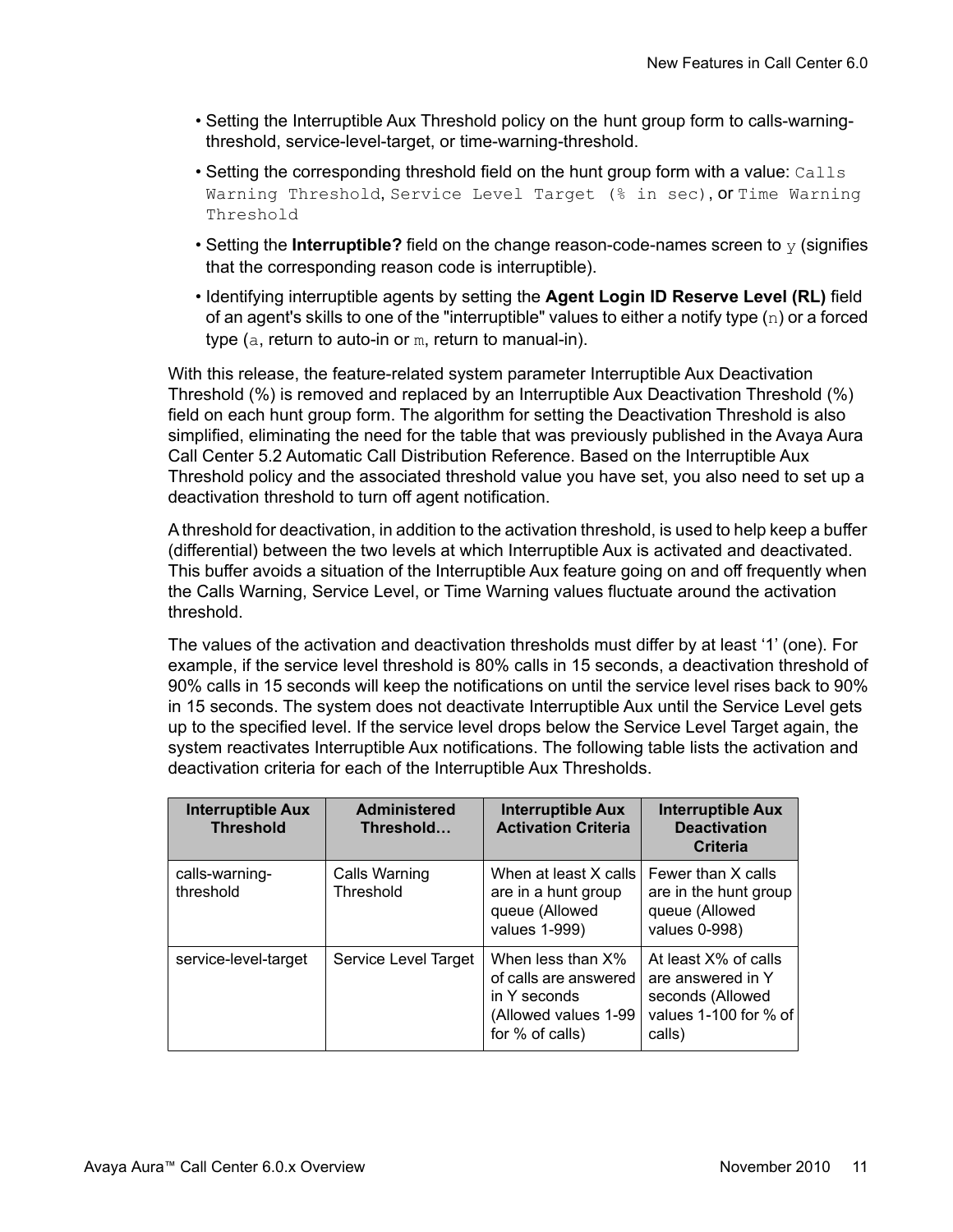<span id="page-11-0"></span>

| <b>Interruptible Aux</b><br><b>Threshold</b> | <b>Administered</b><br>Threshold | <b>Interruptible Aux</b><br><b>Activation Criteria</b>                                            | <b>Interruptible Aux</b><br><b>Deactivation</b><br><b>Criteria</b>                              |
|----------------------------------------------|----------------------------------|---------------------------------------------------------------------------------------------------|-------------------------------------------------------------------------------------------------|
| time-warning-<br>threshold                   | Time Warning<br>Threshold        | When the oldest call<br>has been in queue for<br>at least Y seconds<br>(Allowed values<br>$1-999$ | The oldest call has<br>been in queue for<br>less than Y seconds<br>(Allowed values<br>$0 - 998$ |

# **Redirected Call (RONA, ROIF or ROOF) Retains Active VDN**

In Call Center 6.0, you can specify whether to retain the active VDN context when RONA (Redirect On No Answer), ROIF (Redirect on IP Failure), or ROOF (Redirect on OPTIM Failure) redirects an unanswered call to an alternate VDN (Vector Directory Number), specified in the Redirect VDN fields on the hunt group form. If you choose to retain the active VDN context, you can set up a generic VDN-vector combination that caters to calls redirected from multiple VDNs with specialized treatment based on the context parameters of the previous active VDN.

When you administer the **Retain Active VDN Context?** field on the hunt group form as y, the VDN context from the previous active VDN is retained and used after the call is redirected to the specified redirect VDN.

The VDN context includes the following information:

- VDN Name
- Tenant Number (TN)
- VDN of Origin Announcement (VOA) Extension
- VDN Skills (1st, 2nd, 3rd)
- VDN Return Destination

# $\bullet$  Note:

The VDN Return Destination is set before being RONA/ROIF/ROOF redirected and is not changed by subsequent routing. The staffed agent receiving the redirect call sees "CR" at the right end of the display indicating that this is a RONA/ROIF/ROOF redirected call so that they can provide more appropriate answering treatment.

- VDN Timed ACW (After Call Work) Interval
- BSR (Best Service Routing) Application
- BSR Available Strategy
- BSR Tie Strategy
- Display VDN for Route-to DAC (Direct Agent Calling)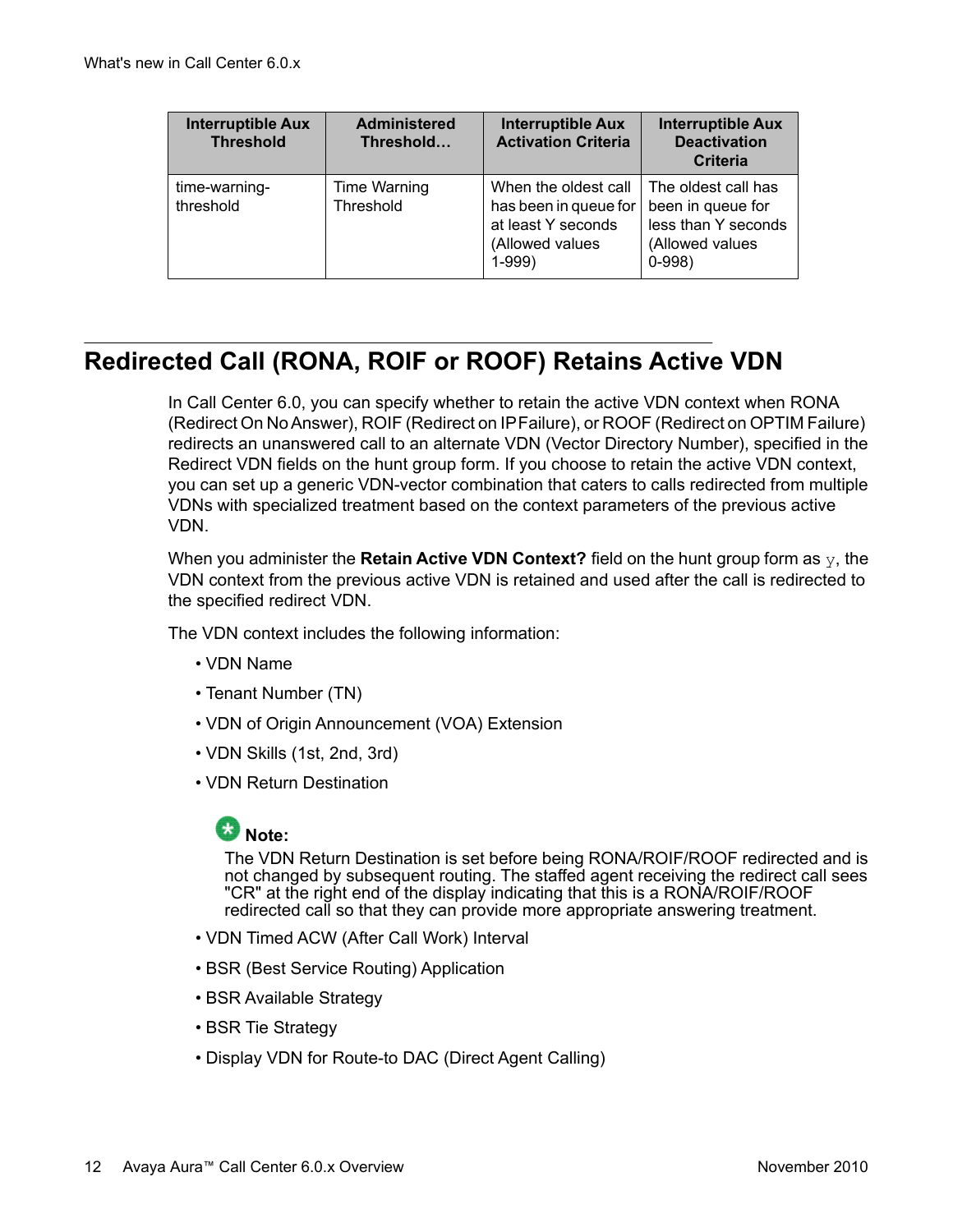- <span id="page-12-0"></span>• Trunk ASAI (Adjunct Switch Application Interface) Messages
- BSR Local Treatment
- VDN Variables
- VDN Time Zone Offset

For the RONA, ROIF, and ROOF calls, you can set up a generic VDN and assigned vector that:

- 1. Utilizes the VDN/Call parameters carried over by the "VDN Override function" to specialize the treatment and further routing for the call.
- 2. Allows specialized treatment for redirected calls from many different applications based on each of their original active VDNs.

If the call is redirected to a VDN when routed directly to a hunt group rather than through a VDN, the redirect to VDN is the active VDN regardless of the setting of the **Retain Active VDN Context?** field.

# **Forced Agent Logout/Aux Work by Location/Skill**

The Forced Agent Logout/Aux Work by Location/Skill feature is used to force all agents in a:

- location to logout
- location into Aux Work
- skill to logout
- skill into Aux Work

# **Note:**

This feature does not apply to Auto-Available Splits/Skills (AAS). For more information on AAS, see Auto-Available Splits/Skills in the *Avaya Aura™ Call Center Feature Reference* document.

Forcing agents to log out or to the Aux work mode is a two-step process that you can perform directly from a phone by dialing a Feature Access Code or a VDN:

1. A Supervisor, using an administered workstation, dials the administered Feature Access Code to do one of the following:

| <b>Feature Access Code (FAC)</b> | <b>Action</b>                                  |
|----------------------------------|------------------------------------------------|
| Forced Agent Logout by           | Log out all the staffed agents in a particular |
| Location                         | location                                       |
| Forced Agent Aux Work by         | Put all the agents in a location into Aux work |
| Location                         | mode                                           |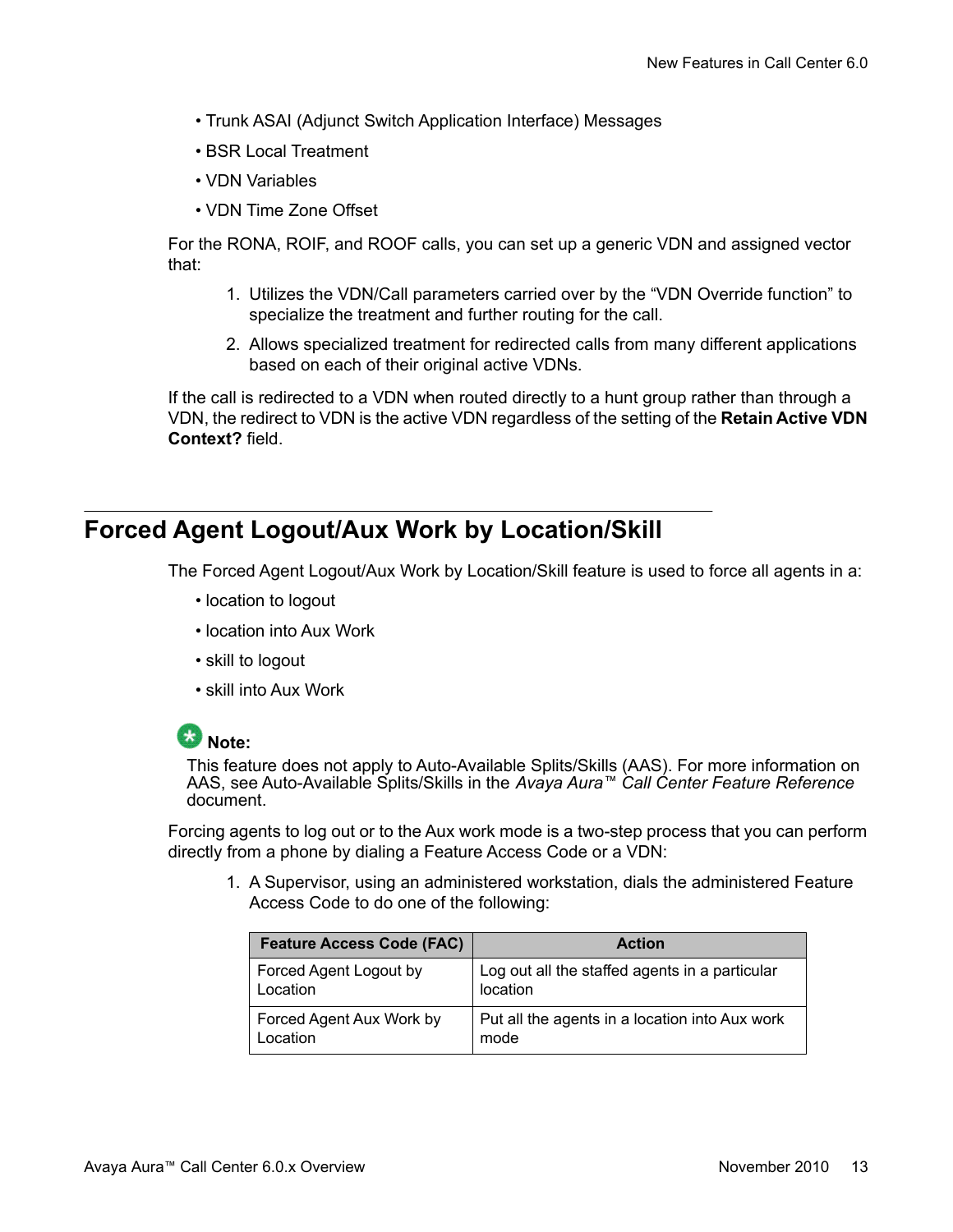<span id="page-13-0"></span>

| <b>Feature Access Code (FAC)</b>  | <b>Action</b>                                                    |
|-----------------------------------|------------------------------------------------------------------|
| Forced Agent Logout by Skill      | Log out all the agents who are logged into a<br>particular skill |
| Forced Agent Aux Work by<br>Skill | Put all the agents in a skill into Aux work mode                 |

# **Note:**

When the feature access code for Forced Agent Aux Work by Location is entered, the system validates the location to be in the range of allowable locations. 1 is a valid location digit string when **Multiple Locations** is set as n; when **Multiple Locations** is set as y, the range 1-50 for small systems and 1-250 for others. The location digit string is not validated against the list of administered location numbers.

2. After entering one of the Facility Access Codes (FACs) on a phone, the Supervisor gets another dial tone. The Supervisor then enters the location or skill number of the agents to log out or put in Aux Work mode. For example, if the FAC for Forced Agent Logout by Location is \*46, and the location is 9, the Supervisor dials \*46, waits for a second dial tone, then dials 9#. A confirmation tone is then heard.

This feature has the following prerequisites:

- The COR (Class of Restriction) for the station which the Administrator is using to force an action must have the permission to do so, as indicated by the **Can Force a Work State Change?** field set to y.
- Each agent whose work state is being changed must have the COR (Class of Restriction) **Work State Can Be Forced?** field set to y.
- Forced Logout/Aux by Location or Skill applies only to the active server on which the feature was invoked. If the system is fragmented into multiple Avaya Servers [Main/Local Survivable Processor (LSP) /Enterprise Survivable Server (ESS)],, then the command must be invoked separately on each individual Avaya Server, as required.

For more information on Forced Agent Logout/Aux Work by Location/Skill, see Forced Agent Logout/Aux Work by Location/Skill in the *Avaya Aura™ Call Center Feature Reference* document.

# **Local Persistent Variables**

Vector variables are administered on the change variables form (Variables for Vectors tables). Among other attributes, each variable has an associated scope field. A new scope value, local (per call) persistent, is added in Call Center Release 6.0 for "collect" type vector variables.

When a collect type variable's scope is "local persistent" (the P scope), its value is assigned on the basis of call-specific information (the same as "local" scope) and applies in one or more vectors that processes the inbound call. Unlike a local collect variable, the value assigned to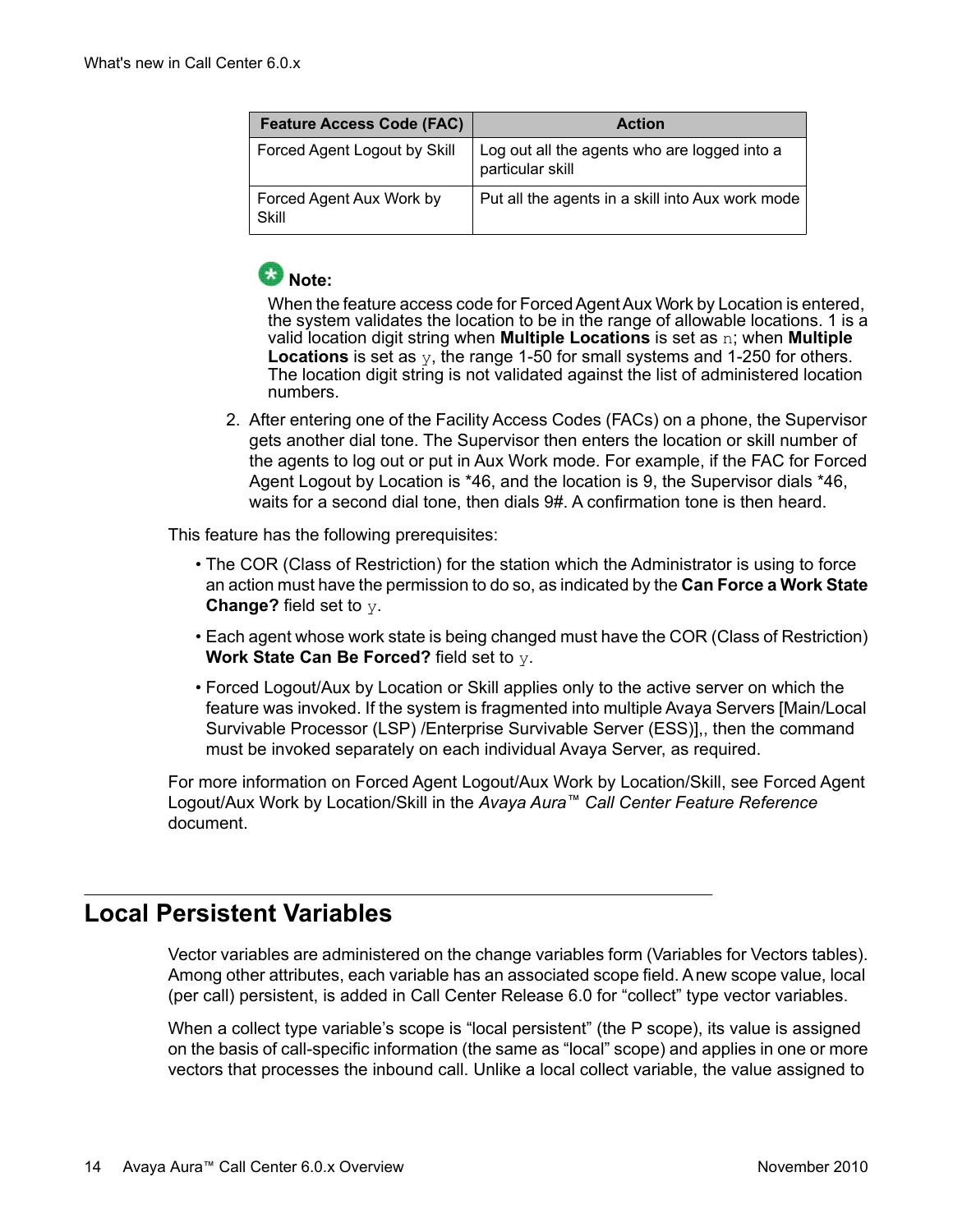<span id="page-14-0"></span>a local persistent variable persists until a call disconnects. The application continues to use the variable and its most recently-assigned value when the call leaves vector processing but then returns to vector processing, such as via VDN return destination or when the call is transferred by the answering agent to a VDN for further processing.

For example, to count the VDN return destination loops, a local collect persistent variable can be defined with a length of 1 digit in the Variables for Vectors table. The value can be incremented every time the vector processing loops through the VDN return destination vector. The vector that the VDN Return goes to can test that value to determine how many loops the call has gone through.

One application for this variable type is to redirect a caller to a survey after completing an interaction with an agent. Using a local persistent collect variable, you can detect the callers for whom the call has already been connected to the survey once. To count the VDN returns, you can set up a vector using the collect variable with scope local persistent. For more information on Local persistent variables, see "Local persistent scope" in the *Programming Call Vectors in Avaya Aura™ Call Center* document.

# **Allow Star (\*) and Pound (#) Ahead of a Variable in route-to number**

The **route-to number** command destination field syntax is expanded to allow combinations of \*, #, ~r, and digits with vector or VDN variables. The enhanced support:

- Allows a variable, "A" for example, to be used in place of digits at the end of a "route-to number" destination field, when preceded by *\**, *#*, or other special characters: \*A, *#*A, *~p*A, *~m*A, *~s*A, *~w*A, *~W*A, *~r*A, *~r+*A
- Digits can be entered ahead of a variable within the number field, as long as the 16 digit position limit is not exceeded: <digits>A, <digits>\*<digits>A, <digits>#<digits>A,<digits>*~p*<digits>A, *~r*<digits>A, *~r+*<digits>A

For more information, see route-to command in the *Programming Call Vectors in Avaya Aura ™ Call Center* document.

#### **Capacity increases**

Following are the increased capacities for a variety of resources in Call Center Release 6.0. The reason for most of these increases is to support 10,000 concurrently logged in EAS agents on the Avaya S8800 Server.

| <b>Resource</b>                       | <b>Old limit</b> | <b>New limit</b> |
|---------------------------------------|------------------|------------------|
| Administered Agent Login IDs          | 20,000           | 30.000           |
| <b>Administered Agent-Skill Pairs</b> | 180,000          | 999.999          |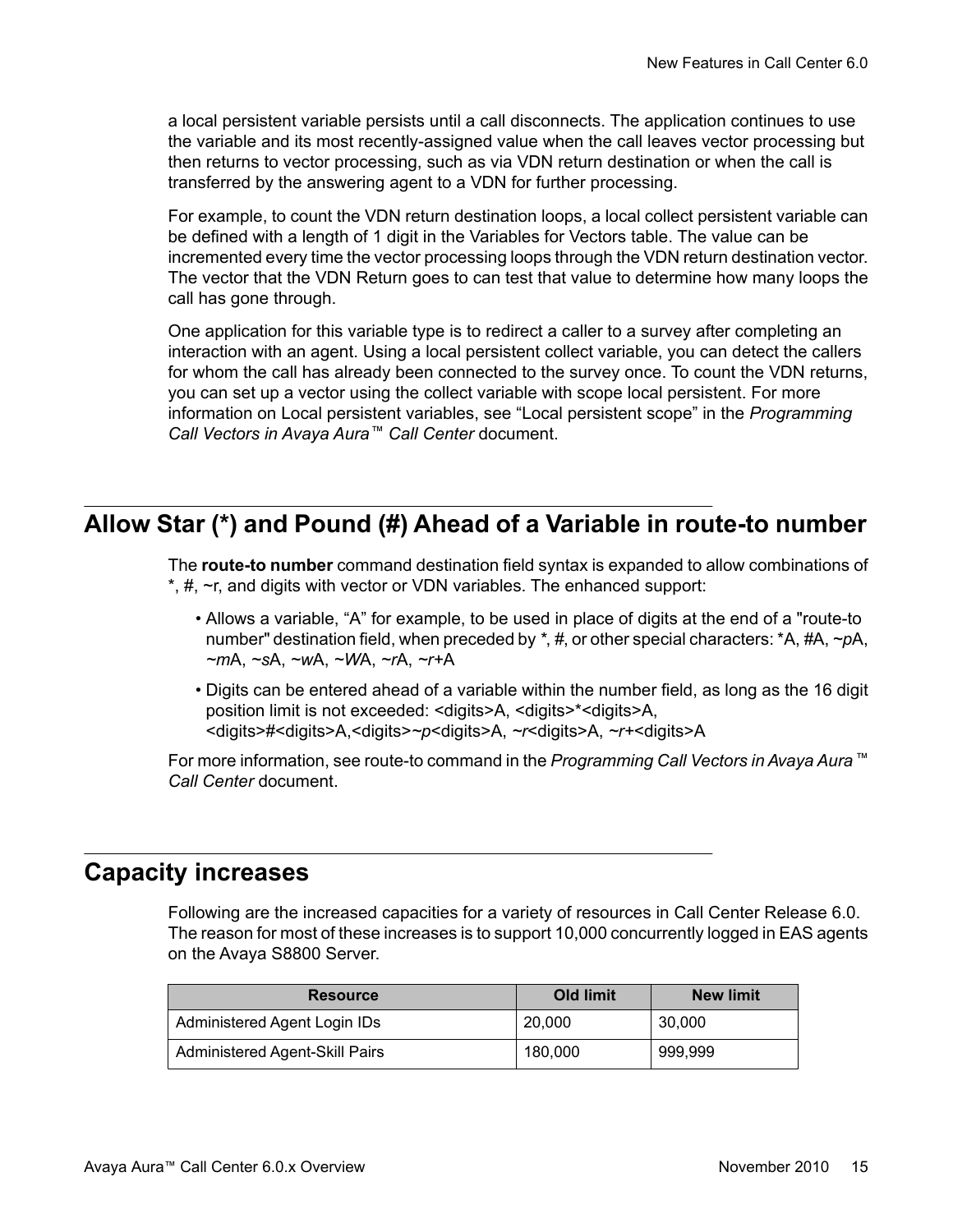<span id="page-15-0"></span>

| <b>Resource</b>                                         | <b>Old limit</b> | <b>New limit</b>                                           |
|---------------------------------------------------------|------------------|------------------------------------------------------------|
| Concurrently logged in ACD agents (total, all<br>types) | 7,000            | 10,000                                                     |
| <b>Holiday Tables</b>                                   | 99               | 999                                                        |
| Separate VDN extensions from Station<br>extensions      | 36,000           | N/A (allows full<br>capacity for VDNs<br>and for stations) |
| Policy Routing tables (PRTs)                            | 2,000            | 8,000                                                      |
| <b>PRT Routing Destination Points</b>                   | 6,000            | 24,000                                                     |
| <b>Service Hours Tables</b>                             | 99               | 999                                                        |
| Skills/Hunt Groups per CM Instance                      | 2,000            | 8,000                                                      |
| Skills per Agent                                        | 60               | 120                                                        |
| <b>Station Extensions</b>                               | 36,000           | 41,000                                                     |
| <b>Total extensions</b>                                 | 55,733           | 64,000                                                     |
| <b>VDN</b> extensions                                   | 20,000           | 30,000                                                     |
| <b>Vector Routing Tables</b>                            | 100              | 999                                                        |
| Vectors (99 steps each)                                 | 2,000            | 8,000                                                      |

# **New Features in Call Center 6.0.1**

Avaya Call Center Release 6.0.1 offers new features and enhancements to the functionality provided by Call Center Release 6.0. This section contains an overview of the changes and additions in Call Center Release 6.0.1.

#### **Related topics:**

Agent Caller Disconnect Tones on page 16 [Timed ACW After Transfer or Held Call Drops Option](#page-16-0) on page 17 [Zip Tone Burst for Callmaster Endpoints](#page-16-0) on page 17

# **Agent Caller Disconnect Tones**

Call Center policy often expects that an agent or other call center resource remains on a call until the caller disconnects or is redirected to an automated entity such as an after-call survey. A feature related system yes/no option is available to play one of two distinct disconnect tones to help you identify whether a caller or the call center (e.g., agent) has disconnected first from an active incoming ACD or DAC call. These tones can be used to alert an agent that the caller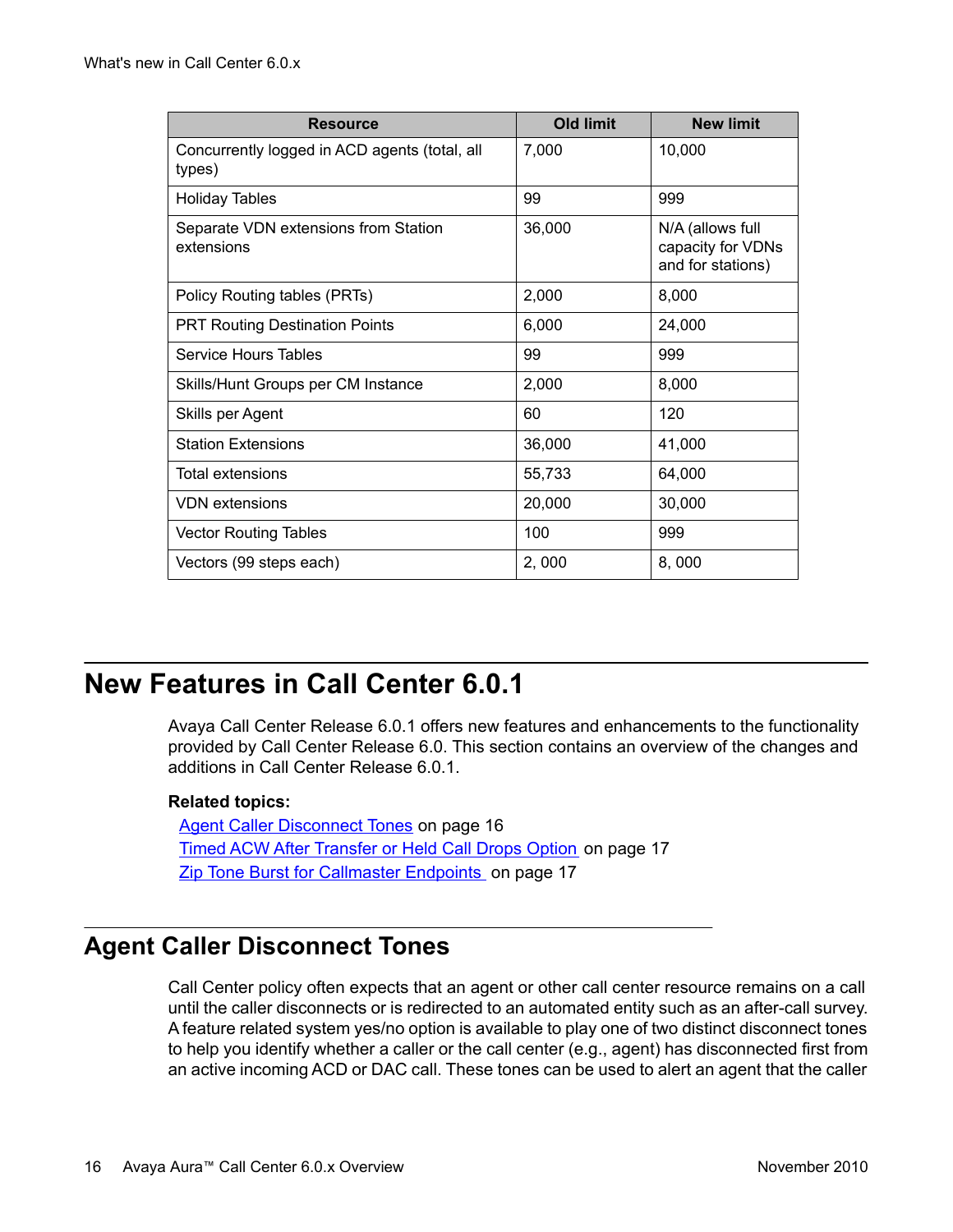<span id="page-16-0"></span>has disconnected, and can be monitored by a service observer as part of agent training or by call recording features.

On an incoming, internal or external, ACD or DAC call, the remaining parties hear a:

- *Caller Disconnect Tone*: three (3) beeps heard when the caller terminates the call
- *Agent Disconnect Tone*: two (2) beeps (in most countries) heard when the agent or other call center party terminates the call

The remaining parties still on the call that hear the relevant disconnect tone include an agent, Auto Available Split/Skill (AAS) agents, service observers (human and systems such as call recorders), and any additional conferees other than the caller depending on who disconnects first. If the caller is the only remaining party on the call, no tone is played.

# **Timed ACW After Transfer or Held Call Drops Option**

An auto-in agent handling an incoming ACD or DAC call can be placed into Timed After Call Work (Timed ACW) mode instead of immediately being made available if the caller drops while in a held call or the agent transfers the call. You can enable this option for agents in a hunt group or for calls delivered from a VDN by setting the **After Xfer or Held Call Drops?** option to  $y$  either on the hunt group screen or the VDN screen to apply when Timed ACW is active (the Timed ACW Interval field is set to a non-zero value).

If the agent places an ACD/DAC call on hold or holds a conference that includes an ACD/DAC call and the caller disconnects the call, the agent is put in Timed ACW for the interval specified in the associated Timed ACW Interval (sec) field assigned on the VDN screen or Hunt Group screen if the **After Xfer or Held Call Drops?** option is enabled. As with the basic Timed After Call Work feature the setting on the active VDN for the call takes precedence over the setting on the hunt group. This feature also places an Auto-in agent into the Timed ACW mode after the agent transfers an incoming ACD/DAC call.

# **Zip Tone Burst for Callmaster Endpoints**

With Callmaster phones, this feature allows you to apply only one burst auto-answer zip tone for calls to ACD agents instead of the two bursts that are applied by default. In the **Zip Tone Burst for Callmaster Endpoints** field Call on page 13 of the Feature Related System Parameters screen, you can apply only one burst auto-answer zip tone for calls to ACD agents with Callmaster phones instead of the two bursts. This option eliminates the 2nd burst of zip tone to reduce the time it takes for the agent to start conversation with the caller and to reduce the possibility of the agent and the caller to hear "open mike" background noise between the first and second tones. This option applies to zip-tone applied for ACD calls with the station/ agent ID auto-answer option set to "acd" and for the ICI ("tweedle-dee") tone applied for autoanswer non-ACD calls with the "all" setting.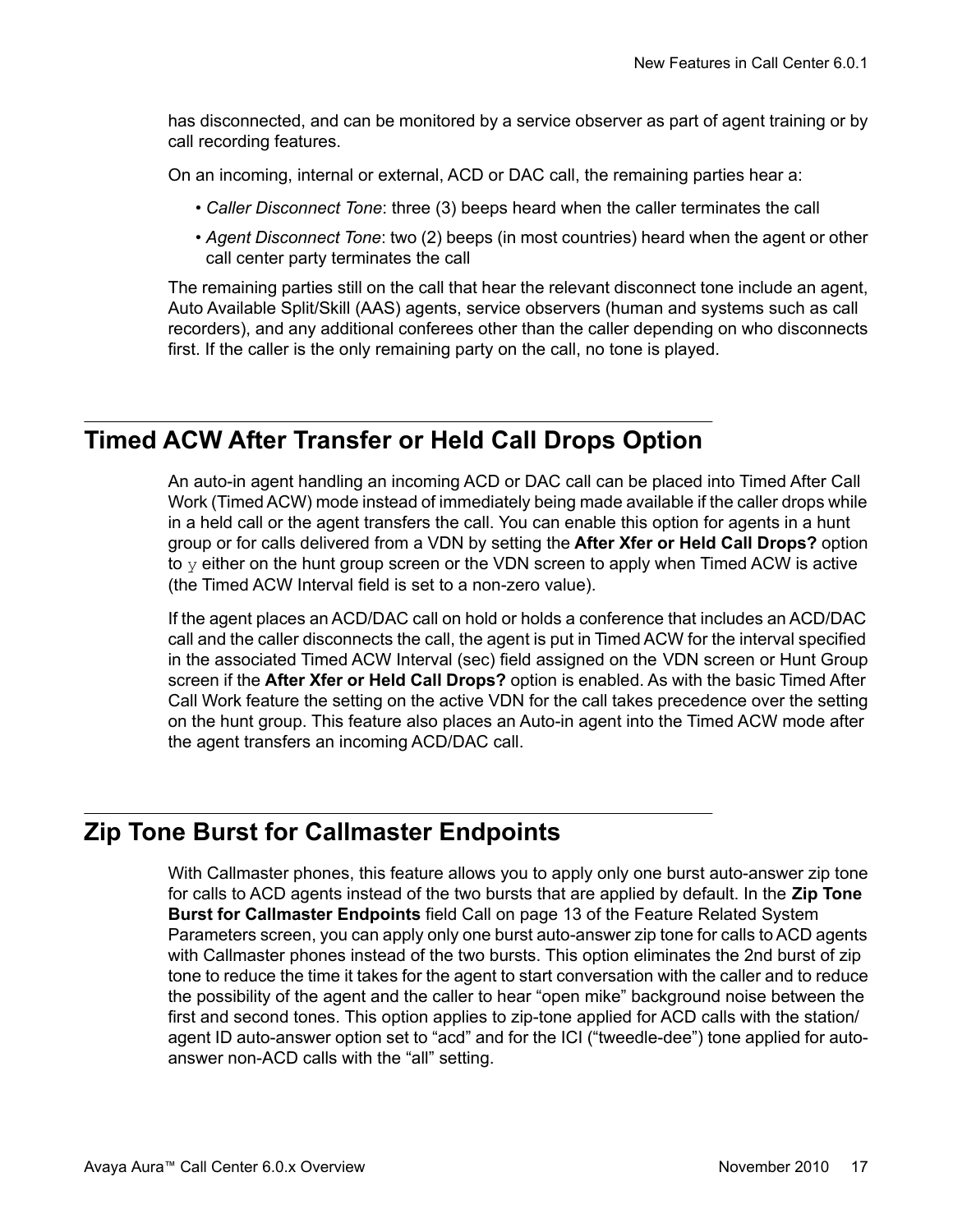

Use this option only when the agent always hears enough of the single burst auto-answer to recognize that a call is being delivered. The default entry is "double" to retain existing two burst operation while the "single" entry reduces the zip tone application to a single burst.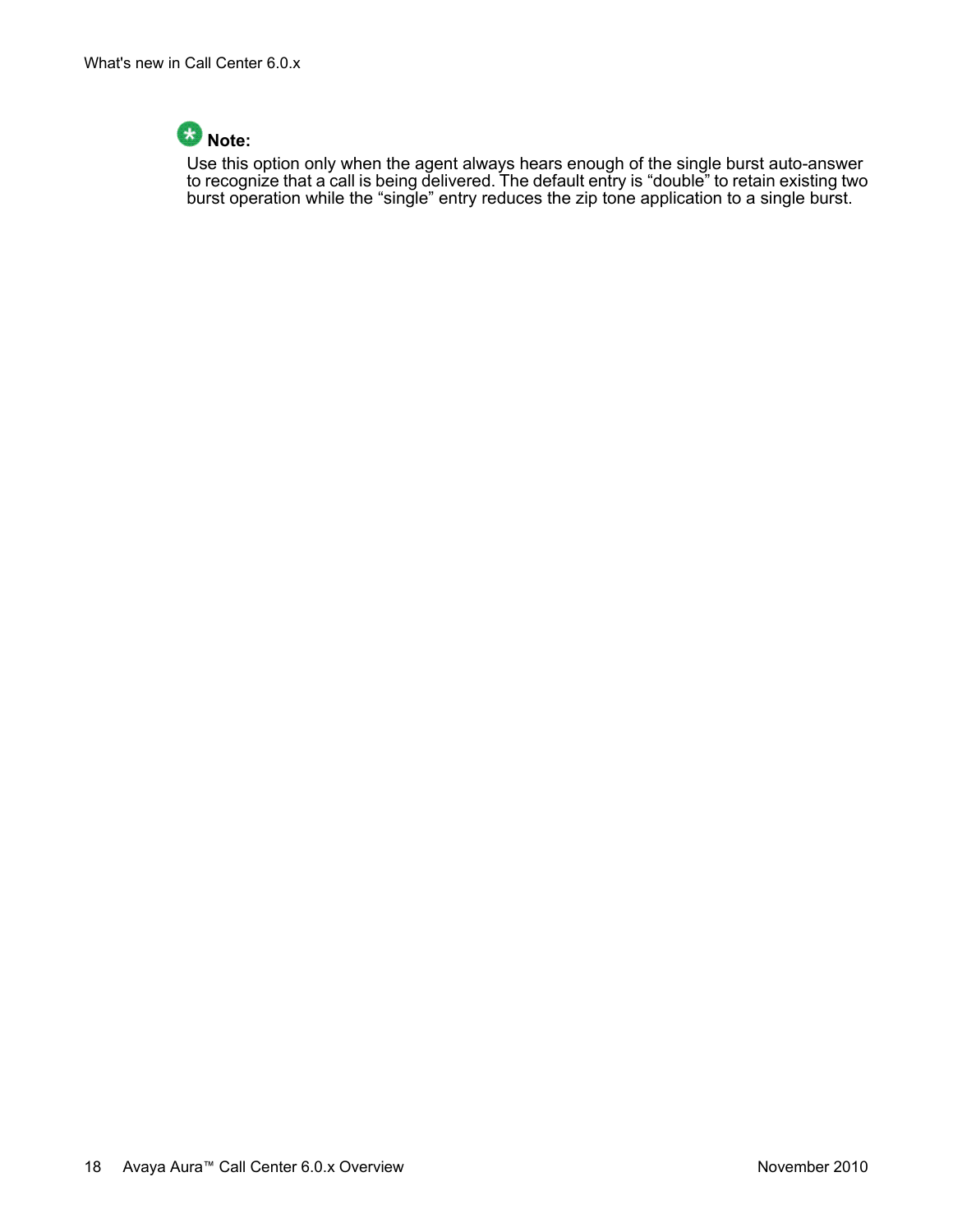# <span id="page-18-0"></span>**Chapter 2: Overview**

# **Introduction to Call Center**

The Avava Aura ™ Call Center provides a fully integrated telecommunications platform that supports a powerful assortment of features, capabilities, and applications designed to meet all of your customers' call center needs.

Automatic Call Distribution (ACD) is a communication server software feature that processes high-volume incoming, outgoing, and internal calls and distributes them to groups of extensions called hunt groups or splits. The communication server also sends information about the operation of the ACD to Avaya CMS (Call Management System) and/or Avaya IQ, which store and format the data and produces real-time and historical reports on ACD activity.

ACD is used by a call center to route incoming calls to specifically assigned splits/skills and agents. ACD allows a system administrator to create an efficient call management environment. This administrator can add or remove splits/skills from the system, add or remove announcements, add or remove agents, add trunk groups and route calls to the appropriate splits/skills. The administrator can also specify ACD measurement criteria and use an optional CMS and/or Avaya IQ reporting solutions to provide reports on ACD efficiency.

Call center applications such as Avaya CMS and Avaya IQ for real-time reporting and performance statistics, and Avaya Business Advocate for expert predictive routing based on incoming calls rather than historical data, are easily integrated.

This chapter contains brief descriptions of the key Call Center features. For more information on these features, see *Avaya Aura™ Call Center Feature Reference* and *Administering Avaya Aura™ Call Center Features*.

# **Call Center Features**

### **Add/Remove Skills**

Add/Remove Skills allows an agent using Expert Agent Selection (EAS) to add or remove some of their administered (assigned) skills. A skill is a numeric identifier in the communication server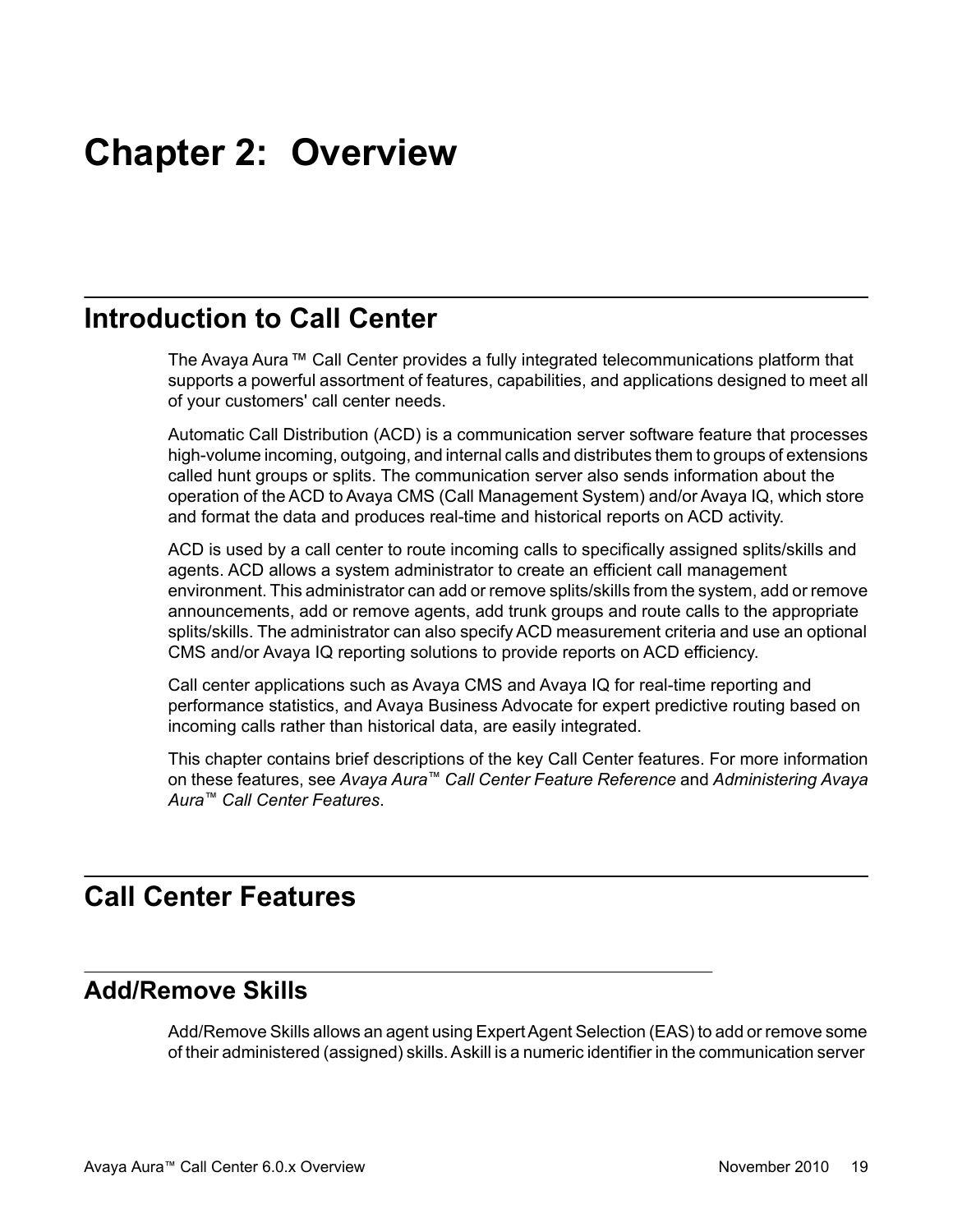<span id="page-19-0"></span>that refers to an agent's specific ability. For example, an agent who is able to speak English and Spanish could be assigned a Spanish-speaking skill with an identifier of 20. The agent then adds skill 20 to his or her set of working skills. If a customer needs a Spanish-speaking agent, the system routes the call to an agent with that skill.

# **Adjunct (ASAI) Routing**

Adjunct Routing provides a means for an Adjunct Switch Application Interface (ASAI) processor to specify the destination of an arriving call when it encounters an **adjunct routing link** vector command during vector processing. An adjunct is any processor that is connected to an Avaya Communication Manager (sometimes called a "switch") that can use the ASAI protocol. The adjunct makes a routing decision according to caller information and/ or agent availability, and returns a call route response to the switch.

The switch provides information in an ASAI route request message that the adjunct application uses to access a database and determine a route for the call. In a typical application, the ASAI adjunct might use the dialed number, the Calling Party Number/Billing Number (CPN/BN), or the digits that are collected by way of Call Prompting to access caller information and thereby determine an appropriate call route.

# **Advanced Vector Routing - EWT and ASA**

Several Advanced Vector Routing features can be used to enhance conditional routing capabilities of Basic Call Vectoring in order to achieve additional efficiencies in call center operations. These features include:

#### **Rolling Average Speed of Answer (ASA)**

Rolling ASA Routing allows routing decisions to be based on the current average time for a call to be answered in a skill or VDN, so that vectors route calls to the VDN or skill where it is likely to be answered most quickly.

#### **Expected Wait Time (EWT)**

EWT routing allows you to make routing decisions based on the wait time in queue for a call or split. The EWT can also be passed to a Integrated Voice Response (IVR) or Voice Response Unit (VRU) so that a caller can be notified of his or her expected time in queue.

#### **VDN Calls**

Vector Directory Number (VDN) Calls routing helps you to make routing decisions that are based on the quantity (number) of incoming trunk calls that are currently active in a VDN. With the VDN Calls conditional, a vector can be used to limit the number of simultaneous calls that are made to a particular VDN. For example, if a service agency is contracted to handle 100 simultaneous calls for a client, calls in excess of that number can be routed to a **busy** step.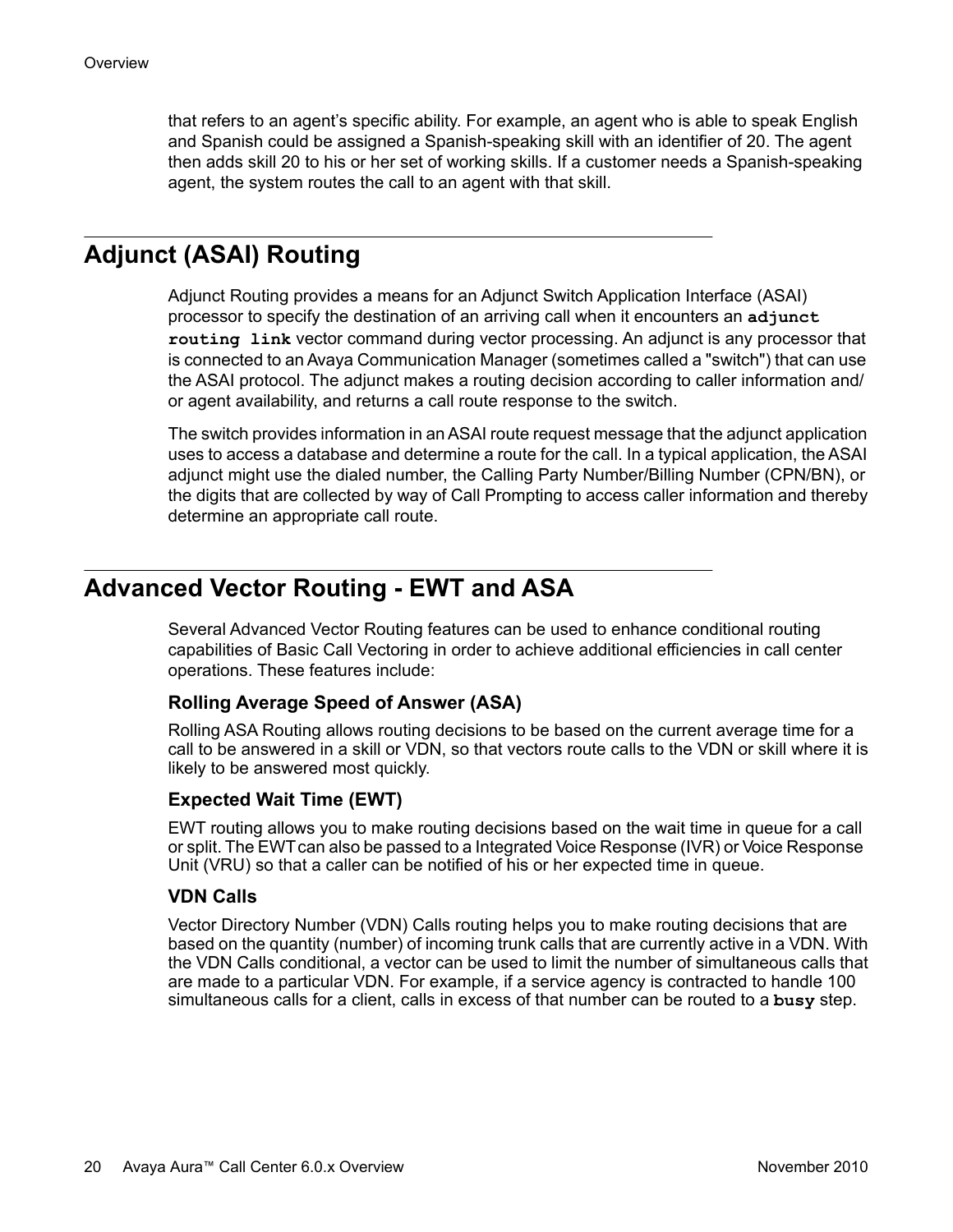### <span id="page-20-0"></span>**Agent Call Handling**

Agent Call Handling allows you to administer functions that Automatic Call Distribution (ACD) agents use to answer and process ACD calls.

You define the following agent capabilities in support of Agent Call Handling:

- ACD Call Disconnect (Release button)
- ACD Work Modes: Auxiliary Work (AUX Work), Auto-in, Manual-in, or After Call Work (ACW)
- Agent Answering Options: Automatic Answer (zip tone) or Manual Answer
- Agent Login and Logout
- Agent Request for Supervisor Assistance
- Call Work Codes (CWCs)
- Forced Entry of Stroke (Event) Counts and/or Call Work Codes
- Stroke counts
- Timed ACW (After Call Work)

#### **Attendant Vectoring**

The Attendant Vectoring feature enables a set of commands that can be used to create (write) call vectors for calls to be routed in environments that do not have typical call center agents within them. When Attendant Vectoring is enabled, all attendant-seeking or dial 0 (zero) calls are processed using the call vectors, not the normal attendant console call routing. The main reason to use Attendant Vectoring is to allow for enhanced flexibility with routing of attendantseeking calls. If users are instructed to dial an attendant VDN, the call could be answered by an attendant, but it may also be covered (in the event the attendant does not answer) to the voice mailbox of a night station. Training users to understand these different call routing options is something you should consider before using Attendant Vectoring.

If you use Attendant Vectoring and night service to route calls to a voice mail system, you can also use the Automatic Message Waiting (AMW) feature to notify after-hours personnel that there are messages in the night service station mailbox by assigning an AMW lamp on one or more backup telephones. When personnel see that there are new messages, they can check those messages after hours and act upon them as needed.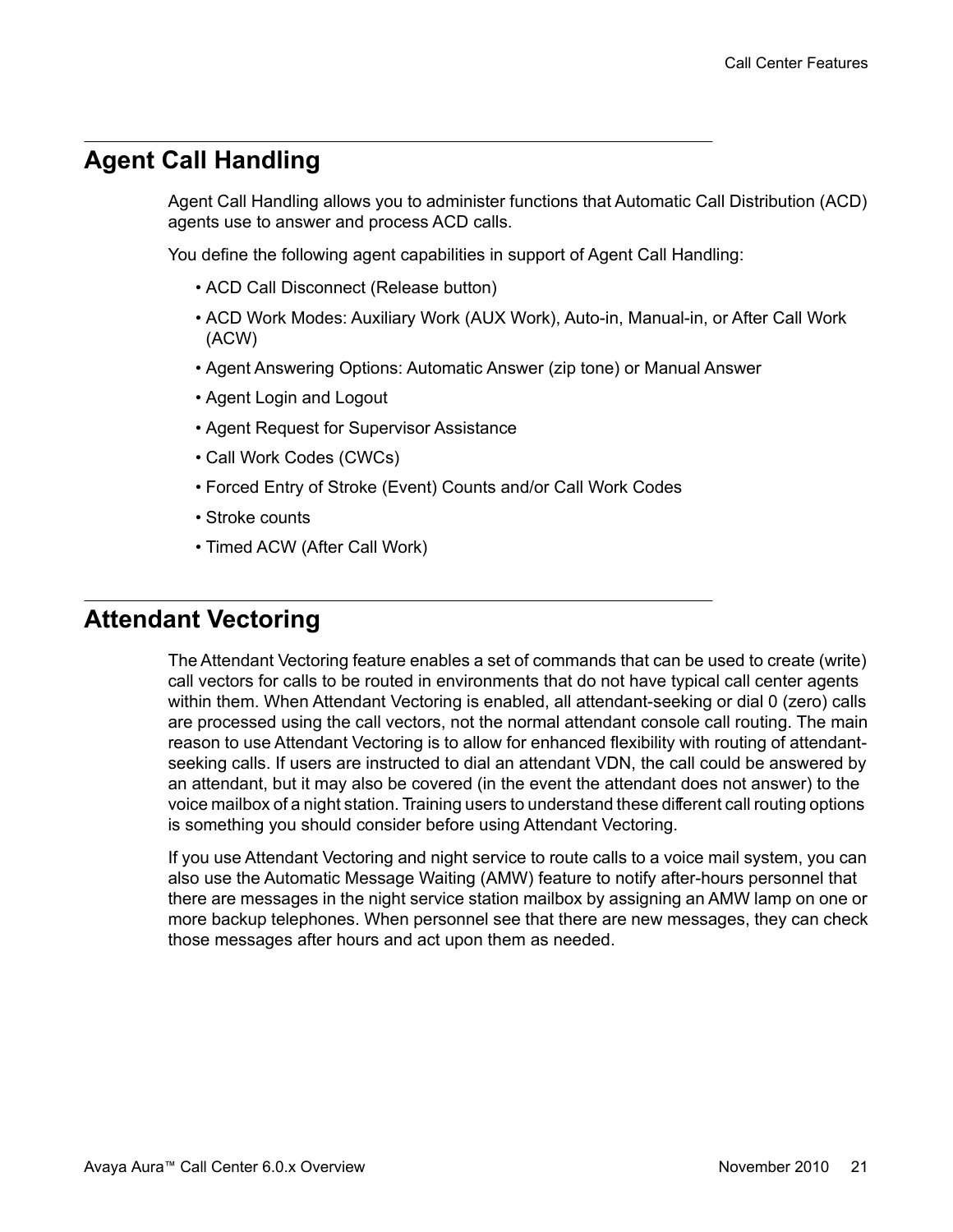# <span id="page-21-0"></span>**Auto-Available Split/Skill**

Auto-Available Split/Skill (AAS) allows members of an ACD split or skill to be in auto-in work mode continuously. An agent in auto-in work mode becomes available for another ACD call immediately after disconnecting from an ACD call.

Use AAS to bring ACD agents back into auto-in work mode after a system restart. Although not restricted to such, this feature is intended to be used for splits/skills containing only nonhuman members - for example, recorders or voice response units (VRUs). To allow the IVR hardware to take back to back calls, you can assign a Timed-ACW delay of 1 to 2 seconds for the Auto Available Splits/Skills.

# **Automatic Call Distribution**

Automatic Call Distribution (ACD) allows incoming calls to connect automatically to specific splits/skills. An ACD split or skill is simply a hunt group that is designed to receive a high volume of similar calls. ACD hunt groups with basic ACD, but non-EAS (Expert Agent Selection), are called splits. ACD hunt groups with basic ACD with EAS are called skills. Calls to a specific split or skill are automatically distributed among the agents, or hunt group members, assigned to that split or skill. Calls queue to the split or skill until an agent is available.

An ACD agent can be a physical telephone extension, an individual attendant extension, or, in an EAS environment, an agent login ID. An agent can be logged into multiple splits/skills. However, in a non-EAS environment, agents can be logged into only one split if that split is administered for Multiple Call Handling (MCH).

You can assign a supervisor to each split or skill. The split or skill supervisor can listen in on agent calls, monitor the split or skill queue status, and assist agents on ACD calls. Although supervisors can assist agents on ACD calls, the supervisors do not normally receive ACD calls unless they are also members of the split or skill.

If you have Call Management System (CMS), Avaya IQ, or Basic Call Management System (BCMS), you can measure and create reports on the status of ACD agents, splits/skills, and trunks. See Agent Call Handling and Reporting adjuncts or Basic Call Management System before setting up your ACD splits. See Agent Call Handling for detail on administering agent functions and operations.

The Basic Call Management System (BCMS) is a software package, residing on the PBX/ communication server, used to provide real-time and historical reports to assist in managing ACD splits/skills, agents (extensions), trunk groups and VDNs. These reports, provided by the system, are a subset of those reports available with the CMS and Avaya IQ adjuncts. For more information on BCMS, see the Basic Call Management System (BCMS) Operations document.

Avaya Business Advocate provides predictive and adaptive methods for call centers that can transform how a center deals with the most expensive resource of the center, its agents, gets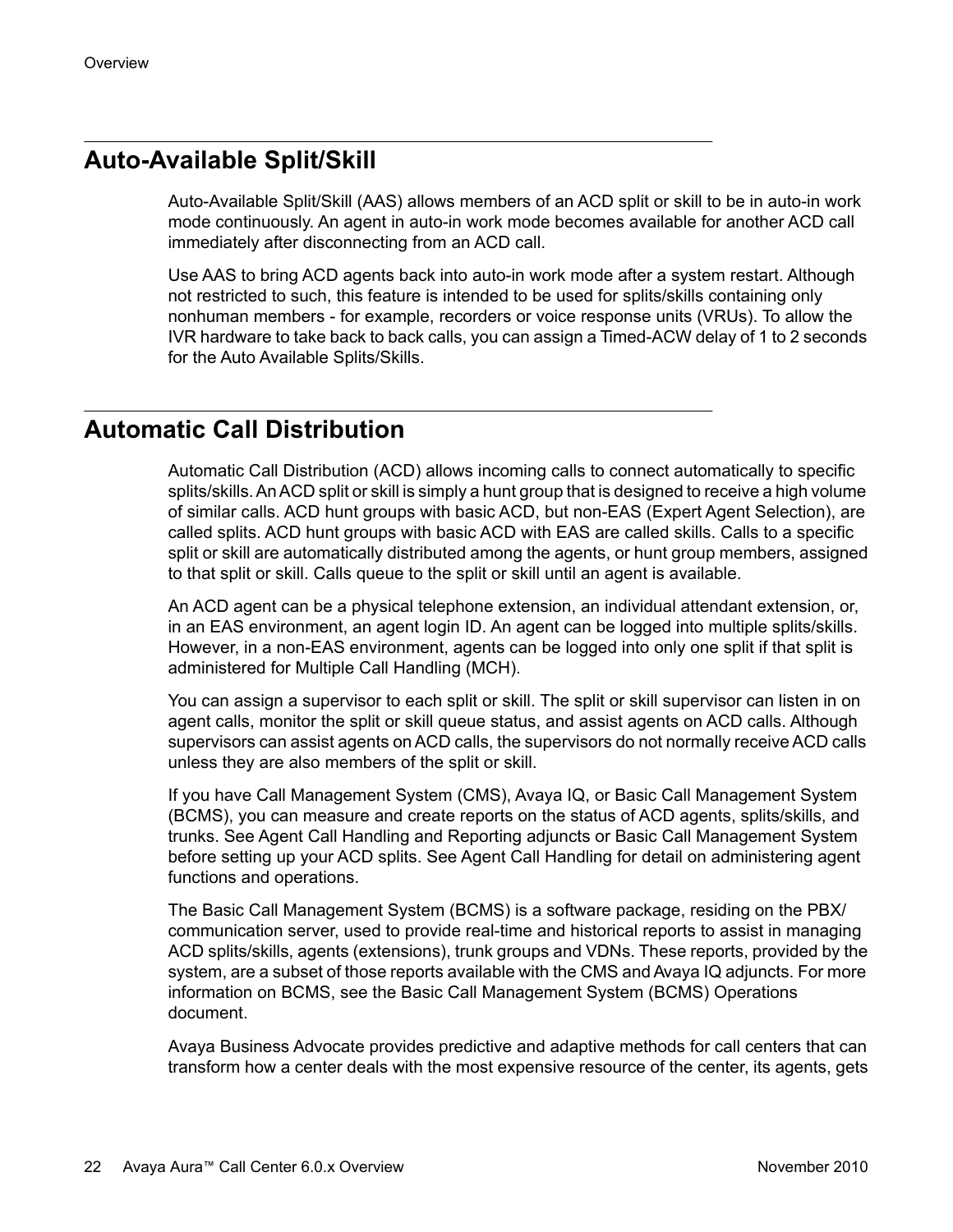<span id="page-22-0"></span>used every time a call is handled. For more information, see *Avaya Business Advocate User Guide*.

#### **Avaya Business Advocate**

Avaya Business Advocate is a collection of features that provide flexibility in the way a call is selected for an agent in a call surplus situation and in the way that an agent is selected for a call in an agent surplus situation.

For more information on Avaya Business Advocate, see *Avaya Aura™ Call Center Feature Reference*.

#### **Basic Call Management System**

Basic Call Management System (BCMS) provides real-time and historical reports to assist you in managing agents, ACD splits/skills (hunt groups), VDNs, and trunk groups. You can display BCMS reports on a terminal or print a paper copy.

# **Best Service Routing (BSR)**

The Best Service Routing (BSR) feature compares specified splits/skills and selects the one that provides the best service to a call. To respond to changing conditions and operate more efficiently, BSR monitors the status of the specified resources and adjusts call processing appropriately.

BSR can be configured for either single-site or multi-site operation. Single-site BSR compares splits/skills on the Communication Manager where the BSR resides to find the best resource to service a call. Multi-site BSR extends this capability across a network of Communication Managers, comparing local splits/skills, remote splits/skills, or both, and routing calls to the resource that provides the best service.

# **Call Prompting**

Call Prompting provides flexible call handling that is based on information that is collected from a calling party. This information is in the form of dialed digits that originate from an internal or external touch-tone telephone or from an internal rotary telephone that is on the same switch as the vector. Call Prompting allows for the temporary transfer of call management control to the caller.

With Call Prompting and Vectoring enabled, the switch can collect caller entered digits (ced) and customer database provided digits (cdpd) that are supplied by the network. The system can receive Call Information Forwarding (CINFO) digits in an incoming call's ISDN message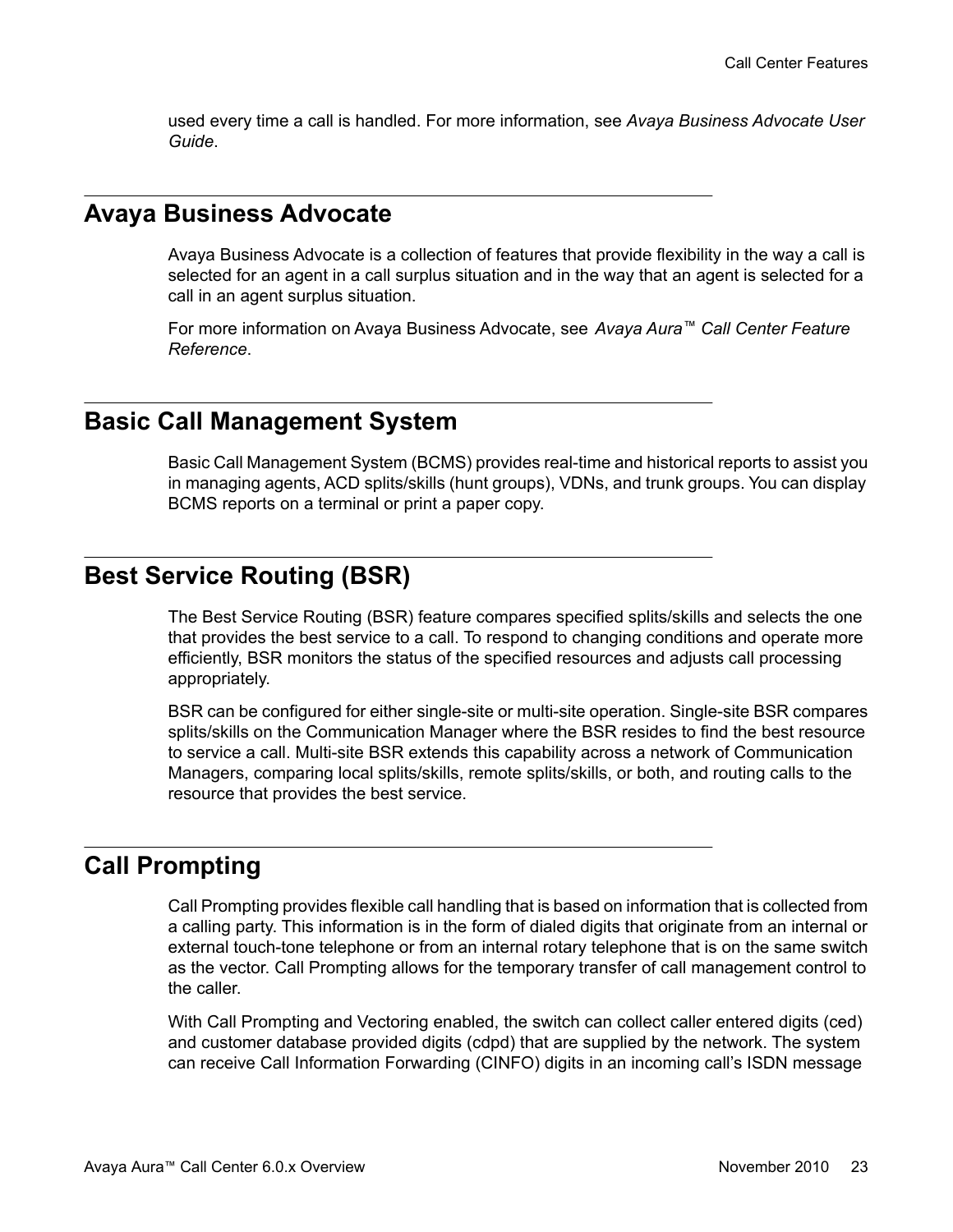<span id="page-23-0"></span>when the AT&T Network Intelligent Call Processing (ICP) service is in use. A switch can collect digits and forward those digits to other switches by way of interflow commands. For more information, see Caller Information Forwarding in the *Programming Call Vectors in Avaya Aura™ Call Center* document.

With Voice Response Integration (VRI), digits can be returned to the switch by a Voice Response Unit (VRU) script that is accessed by a **converse-on split** command. Such digits can also be used for call management.

Call Prompting can be used in various applications so that calls can be handled with more flexibility.Call Prompting uses specialized vector commands to process incoming calls based on information collected from the caller or from an ISDN-PRI message. It can be used in various applications to better handle incoming calls.

#### **Call Vectoring**

Call Vectoring processes incoming and internal calls according to a programmed set of commands. These commands, called vector commands, determine the type of processing that calls receive. For example, vector commands can direct calls to on-premise or off-premise destinations, to any hunt group, split or skill, or to a specific call treatment such as an announcement, forced disconnect, forced busy, or delay. Vectors can queue or route calls based on a variety of different conditions, such as most important calls can be routed to better skilled agents. For more information about routing calls to agents by skill level, see *Administering Avaya Aura™ Call Center Features*.

For a description of routing calls a detailed description of Call Vectoring, see *Programming Call Vectors in Avaya Aura™ Call Center*.

# **Direct Agent Calling (DAC)**

DAC is an Expert Agent Selection (EAS) feature that lets a caller:

- Contact a specific agent instead of a random agent within skill hunt group
- Queue for the agent if the agent is already on a call
- Use the EAS Agent LoginID (3 to 13-digits) for callbacks and transfers
- Hear system-wide Direct Agent Calling delay announcement while holding
- Follow the agent's coverage path, if the arriving ACDcall is not answered immediately.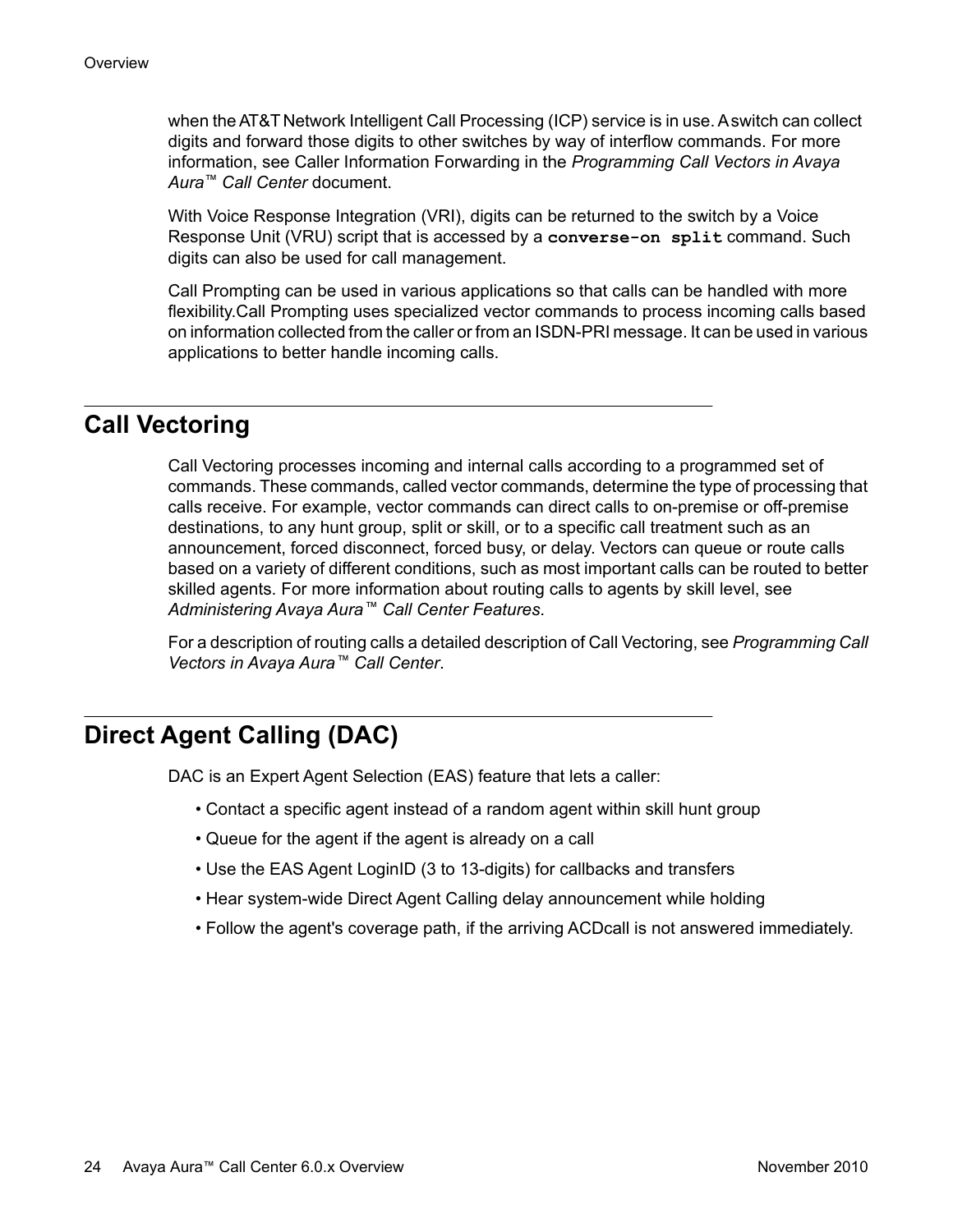<span id="page-24-0"></span>DAC calls have two (2) important advantages:

- They tend to reduce the need to transfer callers who want or need to speak with a certain agent, such as the agent spoken to on a previous call.
- They provide more accurate reporting of calls, because CMS and Avaya IQ count direct agent calls as ACD calls. In this way, agents get proper credit for taking them. By comparison, calls transferred to an agent are not counted as ACD calls.

#### **Expert Agent Selection**

Expert Agent Selection (EAS) helps call center managers provide the best possible telephone service to callers by matching the needs of the callers with the skills or talents of the agents.

Call center applications such as Avaya Call Management System for real-time reporting and performance statistics, and Avaya Business Advocate for expert predictive routing based on incoming calls rather than historical data, are easily integrated. Caller needs and agent skills are matched using Call Vectoring. All the Call Vectoring features can be used with EAS. Matching the call to an agent with the appropriate skills reduces transfers and call-holding time. Accordingly, customer satisfaction is increased. Also, since an entire agent group need not be trained at the same time for the same skills, employee satisfaction is increased.

In addition to matching the skills that are required for a call to an agent with one of those skills, EAS provides other capabilities:

- Logical Agent associates hardware (the telephone) with an agent only when the agent is logged into a telephone and/or oneX-Agent or IP Agent. While the agent is logged in, (staffed) calls to the agent login ID are directed to the agent. The EAS Logical Agent ID must be part of the Avaya Communication Manager's dial plan and can range from 3 digits to 13-digits in length.For more details, see Logical Agent capability in the *Avaya Aura™ Call Center Feature Reference* document.
- Direct Agent Calling (DAC) allows a user to call a particular agent and have the call treated as an ACD call. For more details, see Direct Agent Calling.
- Each skill that an EAS agent can be assigned can be given a skill priority level between 1 (most primary) and 16 (least primary) allowing a most skilled selection of a particular agent out of group of agents with the same administered (assigned) skill.

Most EAS administration can be completed before you activate it, thus minimizing the down time for upgrading to EAS. EAS requires that the ACD and Call Vectoring Customer Options be enabled. All of the existing ACD features and Call Vectoring capabilities can be used within EAS applications. As with Call Vectoring calls, EAS calls are directed to VDNs, which in turn point to vectors. However, unlike Basic Call Vectoring, skills can be assigned in EAS to VDNs, or they can be associated with vector steps to represent caller needs. As for Call Vectoring calls, EAS calls are queued to ACD hunt groups. However, with EAS enabled, ACD hunt groups are called skill hunt groups instead of splits.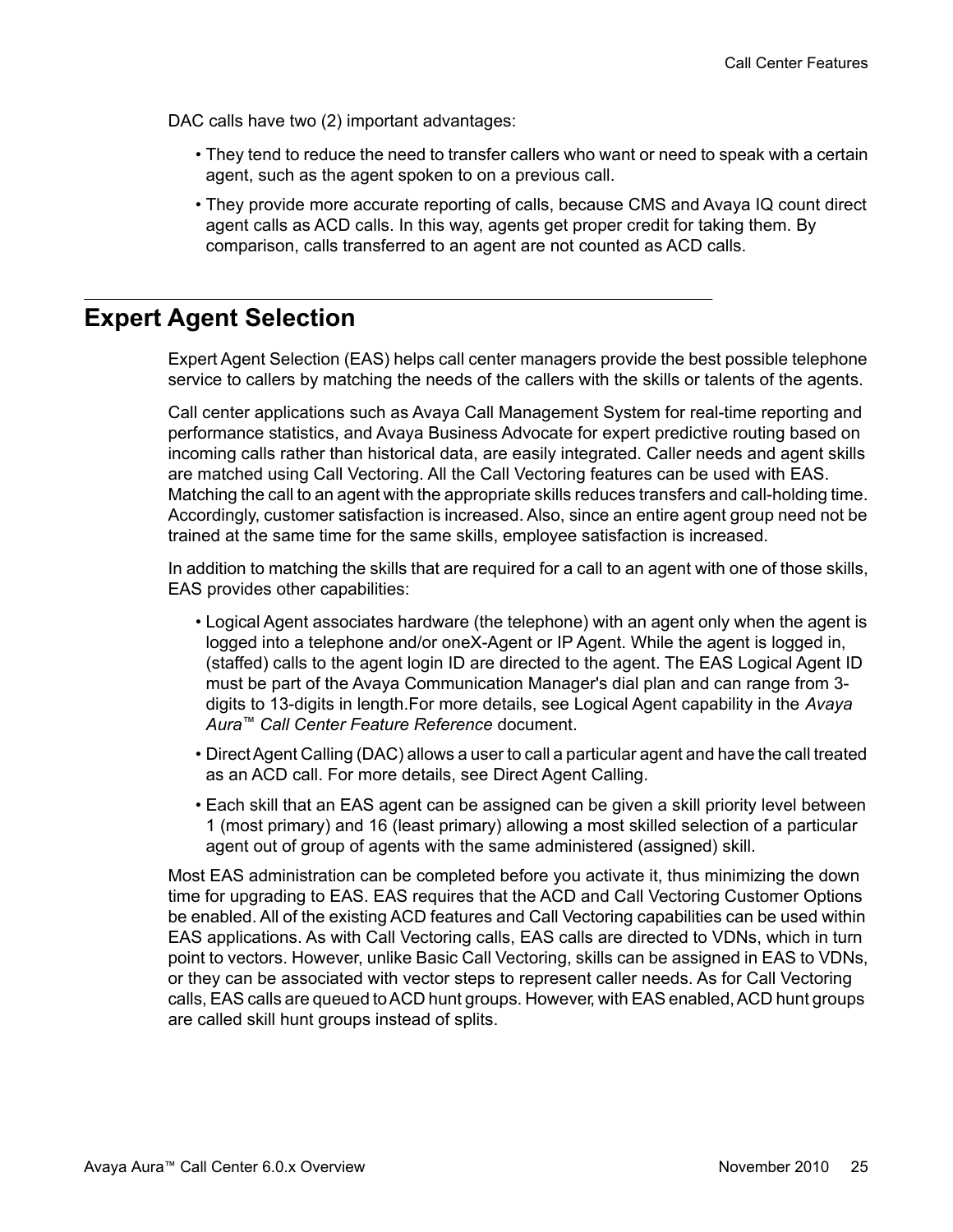# <span id="page-25-0"></span>**Forced Agent Logout**

#### **Forced Agent Logout from ACW mode:**

The Forced Agent Logout from After Call Work (ACW) feature automatically logs out an Expert Agent Selection (EAS) agent who spends more than your administratively allotted time in ACW mode. The timeout period is specified on a per system basis but this value can be overridden on a per agent basis. The timeout is reported with a customer-assignable reason code set on a system basis. The per agent timeout setting takes precedence over the per system setting. For Auto-In agents, the Timed ACW feature takes precedence over the Forced Agent Logout from After Call Work (ACW) feature.

#### **Forced Agent Logout by Clock Time:**

The Forced Agent Logout from Clock Time feature allows administrators to:

- Set a specific time when the system (the Communication Manager) automatically logs out Expert Agent Selection (EAS) agents.
- Set a logout reason code for agents on a system-wide basis.
- Administer the system so that agents can override this feature when they press a forced logout override button.

If the agent is still on an ACD call when the forced agent logout time is reached, the agent is put into pending logout mode. In pending logout mode, the forced logout override button flashes, and the agent hears a repeating tone. The forced logout occurs when the call is disconnected.

#### **Forced Agent Logout/Aux Work by Location/Skill:**

The Forced Agent Logout/Aux Work by Location/Skill feature is used to force all agents in a:

- location to logout
- location into Aux Work
- skill to logout
- skill into Aux Work

For more information, see Forced Logout features in the *Avaya Aura™ Call Center Feature Reference* document.

#### **Holiday Vectoring**

Holiday Vectoring enables a set of commands that can be used to write (create) call vectors for calls to be routed a non-standard way on holidays or any days when special processing is required.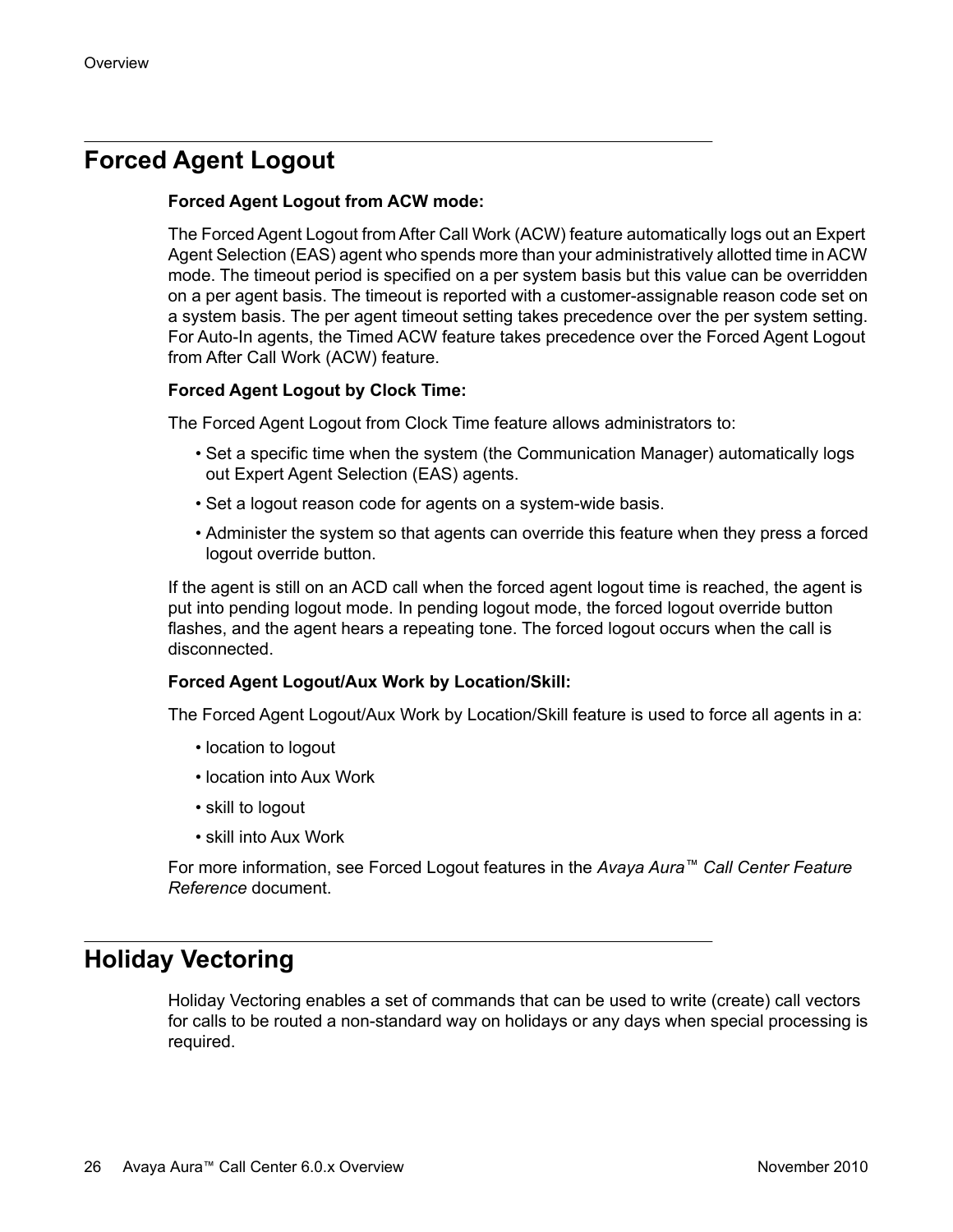#### <span id="page-26-0"></span>**Inbound Call Management (ICM)**

Inbound Call Management (ICM) allows you to integrate features of the communication server with host-application processing and routing, and automate delivery of caller information to agents' displays. You can create a sophisticated system to handle inbound calls for applications such as telemarketing and claims processing. To implement ICM, you integrate features of the communication server such as Automatic Call Distribution (ACD), Expert Agent Selection (EAS) Call Vectoring, Direct Agent Calling (DAC), and Call Prompting with an application on a host processor.

#### **Information Forwarding**

The Information Forwarding feature sends call related information, such as UCID (Universal Call ID), ASAI data, collected digits, active VDN name, time spend waiting as well as ANI, (Automatic Number Identification, CLID (Calling Line Identification II (Information Indicator) Digits, and CINFO (Customer Information Forwarding), with calls over public and private networks using ISDN (Integrated Services Digital Networks) trunks or (Session Initiation Protocol) SIP trunks. Private networks that are enabled for Information Forwarding can also be configured for QSIG or non-QSIG protocols. Call data derived from the Information Forwarding feature can be used to enhance call processing, customer service, and data collection.

#### **Interruptible Aux**

If a skill's designated service level is not met, unavailable EAS agents who are in Auxiliary (AUX) work mode and have an interruptible reason code can be made available. Using this feature, for example, during the call volume spikes, you can use agents in Auxiliary (AUX) work mode to maintain your desired service level.

#### **Intraflow and Interflow**

Use Call Coverage with Intraflow to redirect ACD calls from one split to another split conditionally, according to the coverage path's redirection criteria. For example, you can define a split's coverage path to automatically redirect incoming ACD calls to another split when a telephone is busy or unanswered. You can redirect calls to less busy splits, for more efficient call handling. Use Call Forwarding with Intraflow to unconditionally forward calls for a split .

Interflow allows you to redirect ACD calls from a split on one communication server to a split on another communication server or external location. Use Call Forwarding All Calls with Interflow to unconditionally forward calls directed to a split to an off premises location. Calls can be forwarded to destinations off the communication server (that is, phone numbers on the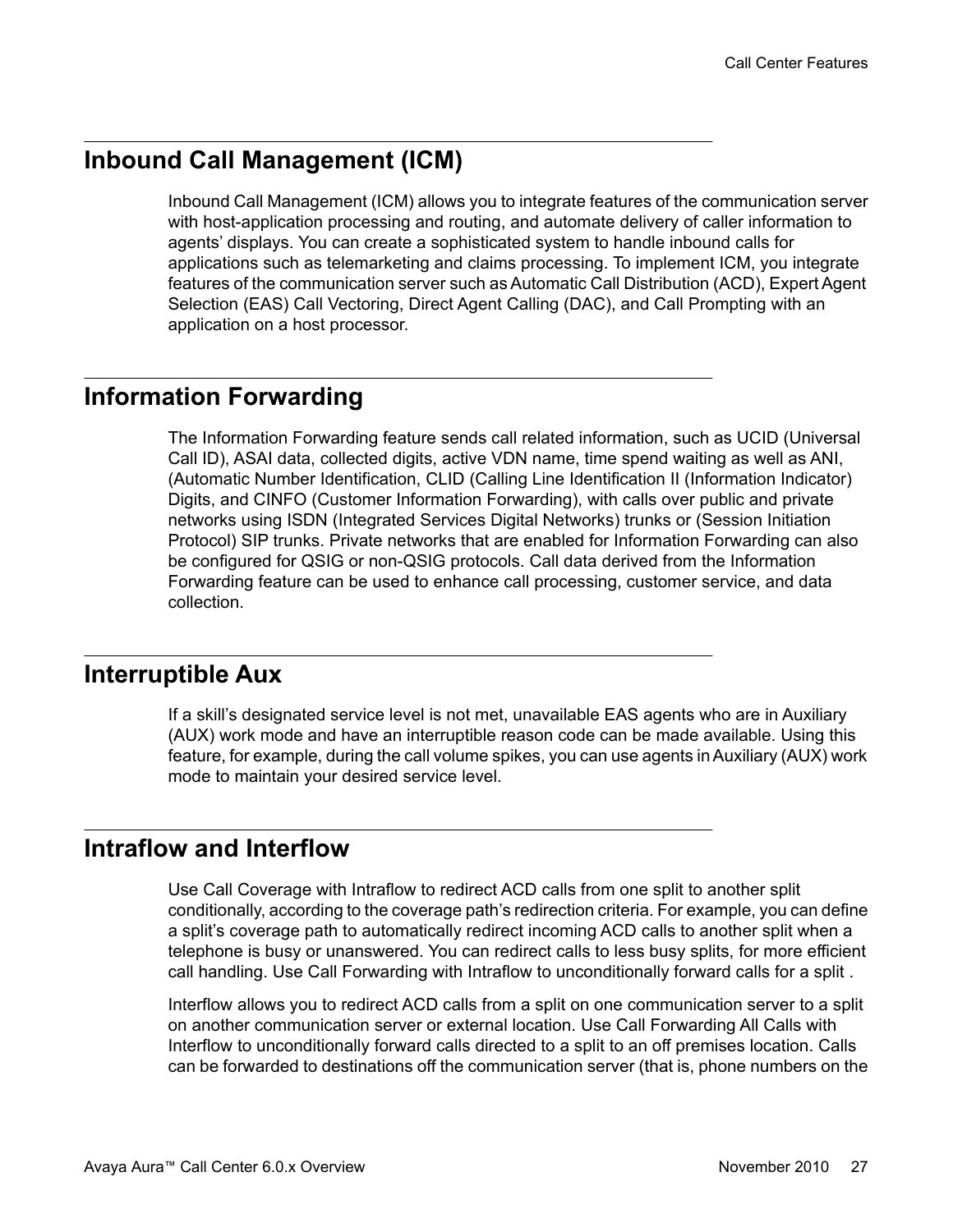<span id="page-27-0"></span>public telephone network). You cannot use Call Coverage with Interflow. If a coverage point station or split is forwarded/interflowed, it is taken out of the coverage path.

### **Location Preference Distribution**

Location Preference Distribution tries to route incoming Automatic Call Distribution (ACD) calls to agents located in the same location as the incoming trunk on which the call originated whenever possible. Note that this feature can be used to avoid unnecessarily using trunks between locations, thus reducing trunking costs or saving trunks for additional incoming calls or other purposes. If an incoming caller cannot be matched with an agent in the same location, calls are routed to agents at different locations. In this case, the routing is determined by administered distribution algorithms without regard to location.

### **Look-Ahead Interflow (LAI)**

Look-Ahead Interflow (LAI) enhances Call Vectoring for call centers with multiple ACD locations. LAI allows these centers to improve call-handling capability and agent productivity by intelligently routing calls among call centers to achieve an improved ACD load balance. This service is provided by ISDN D-channel messaging over QSIG or non-QSIG private networks, virtual private networks, or public networks. The receiving switch is able to accept or deny interflowed calls sent by the sending switch (Avaya Communication Manager and/or DEFINITY Enterprise Communications Server).

LAI has the following basic attributes:

- Produces First In First Out (FIFO) or near-FIFO call processing
- Includes information forwarding, that is, user information transport

# **Maximum Agent Occupancy (MAO)**

Maximum Agent Occupancy can provide short work breaks for agents who have high occupancy rates when either Service Level Maximizer or Business Advocate is active. MAO allows defining an (agent) occupancy threshold for agents which when exceeded automatically places the agent in the AUX work mode when the agent attempts to become available. When the occupancy for such agents drops below the MAO threshold, they are released from AUX work mode and made available (idle) to take ACD calls.

# **Meet-me Conference**

The Meet-me Conference feature allows you to set up a dial-in conference of up to six (6) parties and uses Call Vectoring to process the setup of the conference call.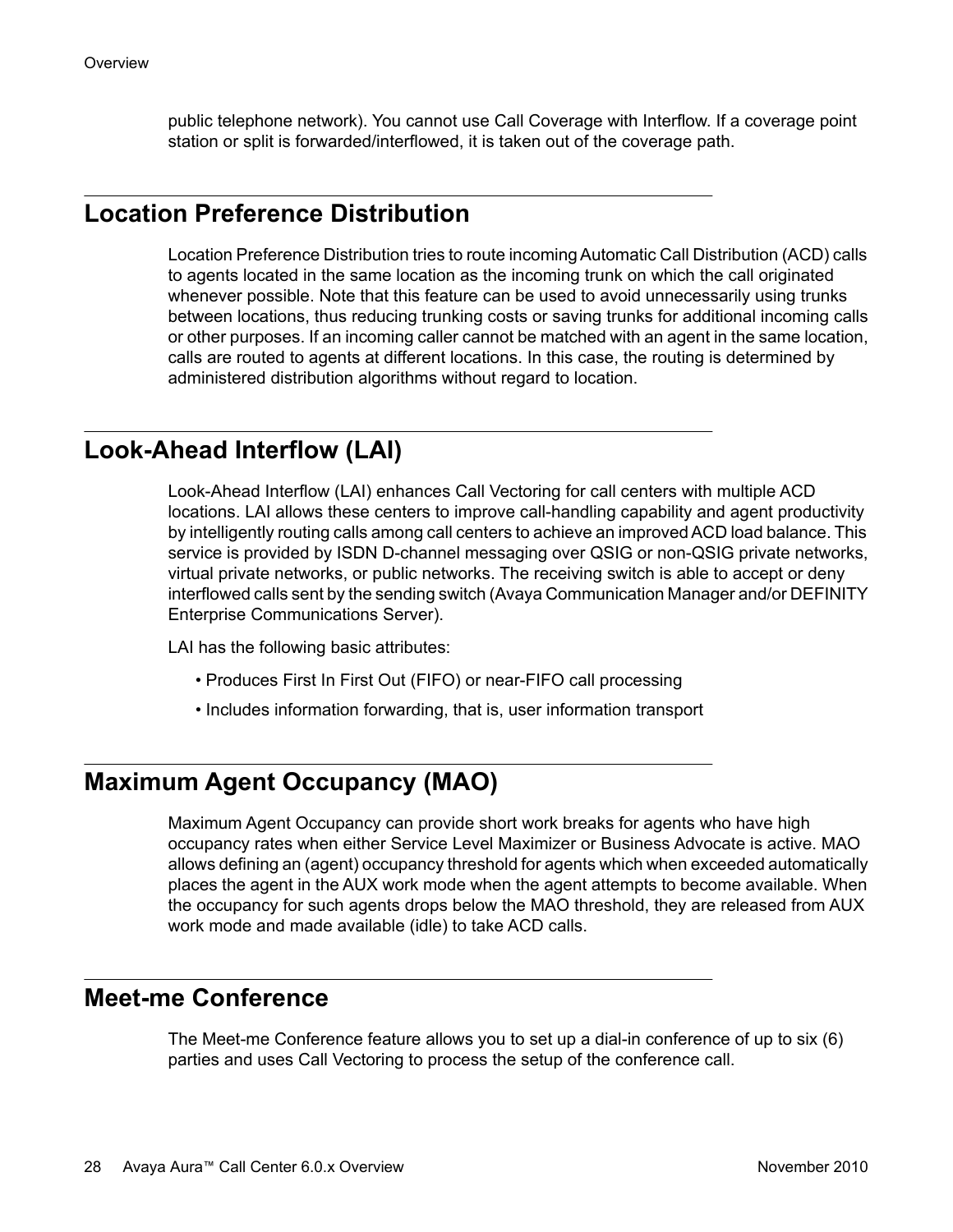<span id="page-28-0"></span>Meet-me Conference can be optionally assigned to require an access code. If an access code is assigned, and if the vector is programmed to expect an access code, each user dialing in to the conference call must enter the correct access code to be added to the call.

The Meet-me Conference extension can be dialed by any internal or remote access users, and by external parties if the extension number is part of the customer's Direct Inward Dialing (DID) block of extensions.

# **Multiple Call Handling**

Use Multiple Call Handling (MCH) in applications where you want agents to take additional calls without dropping the active call. Examples of applications include:

- An agent and a caller may need to wait on a call for information. MCH allows the agent to put the call on hold and handle other ACD calls until information becomes available.
- ACD calls may be more important to your business than non-ACD calls. Use MCH to interrupt agents who may already be on non-ACD calls with an potentially more highly valued ACD call.
- In an EAS environment, calls from one skill, such as Sales, may considered to be more important than calls from another skill such as Service. MCH can be used to interrupt an agent who has a call from the less-important skill with a call from the more-important skill.

You can use MCH in an Expert Agent Selection (EAS) or non-EAS environment.

- With EAS, you can administer any combination of MCH and non-MCH skills for an agent. If an EAS agent is a member of both MCH and non-MCH skills, they can handle multiple simultaneous ACD or Direct Agent calls only in their MCH skills.
- Without EAS, agents can be logged into only one split if it is an MCH split. Similarly, an agent logged in to a non-MCH split cannot log into an MCH split.

# **Network Call Redirection (NCR)**

Network Call Redirection (NCR) provides an Avaya Communication Manager call routing method between sites on a public network or a Virtual Private Network (VPN) that can reduce trunking costs. These cost reductions are particularly valuable in enterprises or multi-site call center environments where trunk costs are high.

When an incoming call arrives at an Avaya Communication Manager (CM) that has the NCR feature enabled, call redirection is managed by the Public Switched Telephone Network (PSTN) or VPN switch instead of the local Avaya Server that is driving the CM. As a result, trunks that the server would otherwise retain to accomplish a necessary trunk-to-trunk transfer are released after the call redirection takes place.

The cost reductions associated with reduced trunk use can be significant particularly when Avaya virtual routing features, such as Best Service Routing (BSR) with Expected Wait Time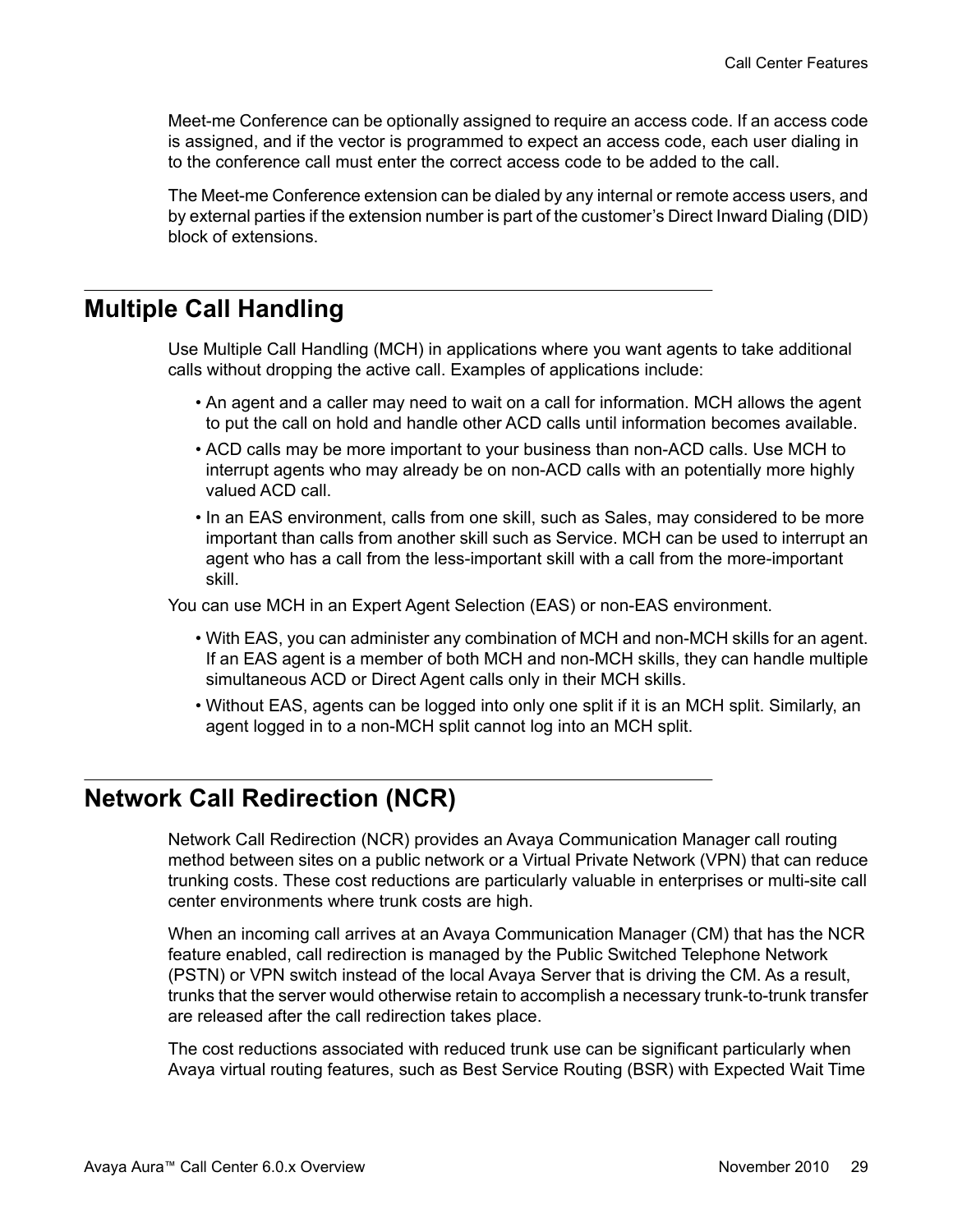<span id="page-29-0"></span>(EWT), are implemented. The cost-savings are achieved by the Avaya customer requiring fewer trunks to handle the same number of incoming/outgoing calls after the NCR feature is implemented within the local Communication Manager.

### **Percentage Allocation Routing**

This feature allows you to distribute calls among a set of call centers or Vector Directory Numbers (VDNs) based on specified percent allocation. Various types of incoming calls that arrive at a particular VDN can now be initially directed to a Policy Routing Table (PRT) for Percent Allocation instead of to a vector. The PRT then distributes the calls to the administered Route-to VDNs based on your specified (administered) percent allocation targets.

This feature is useful for segmented call-handling, outsourcing, and optimizing call handling in a multiple-location enterprise. Using percentage allocation routing, you can allocate target percentages and, for example, do the following:

- Allocate certain call types among multiple answering groups with similar skills
- Allocate maximum calls to a more economical calling group
- Ensure that the organization meets the terms of a service level agreement

### **Proactive Contact Outbound Calling Improved Reporting**

Avaya Call Center customers using a Proactive Contact integration can track and analyze the time agents in AUX Work mode spend on outbound calls using the same real-time and historical Call Management System (CMS) reports used by customers with other Outbound Call Management (OCM) applications. This feature:

- Delivers outbound Proactive Contact calls to agents that are in the AUX Work mode as though the calls were Automatic Call Distribution (ACD) calls associated with a skill specified for reporting.
- Includes these calls in Least Occupied Agent (LOA) occupancy calculations since they are treated as ACD calls by the Communication Manager software.
- Tracks switch-classified and non switch-classified outbound calls on CMS as ACD-OUT calls instead of as AUX-IN calls.
- Allows Avaya IQ to track these calls using the Proactive Contact event stream instead of via the Management Information System (MIS) link SPI (Switch Protocol Interpreter) events off the connected Avaya Communication Manager.

#### **Queue Status Indications**

Queue Status Indications allows you to assign queue-status indicators for Automatic Call Distribution (ACD) calls based on the number of split or skill calls queued and time in queue.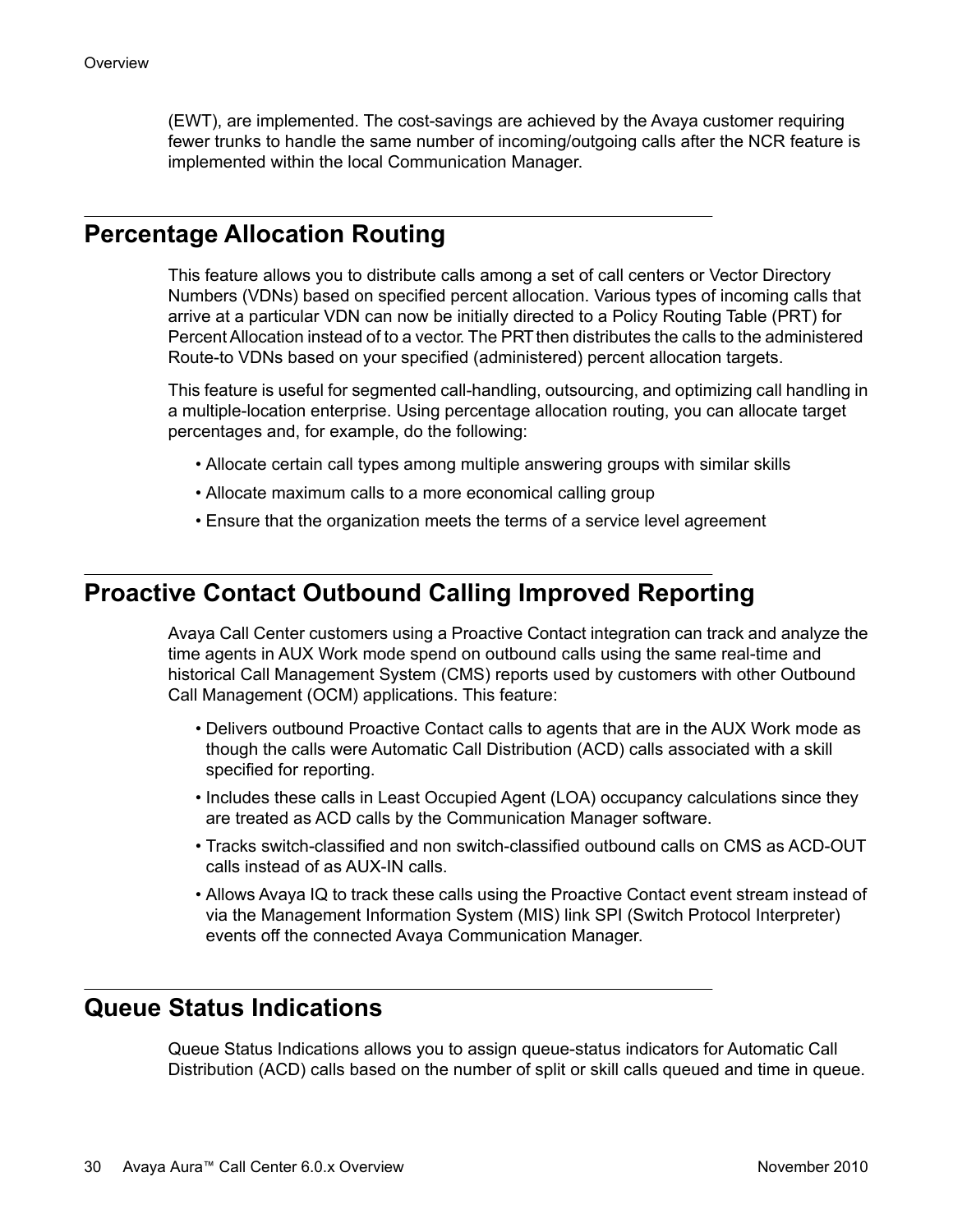<span id="page-30-0"></span>You can assign these indications to lamps on agent, supervisor, or attendant telephones or consoles to help users monitor queue activity.

The lamps are associated with the q-calls button and the q-time button that can be assigned on the station form. The lamps indicate that the corresponding queue has exceeded the Calls Warning or Time Warning Threshold administered on the Hunt Group form.

In addition, you can define auxiliary queue warning lamps to track queue status. On telephones and consoles with displays, you can display the number of calls queued and time in queue of the oldest call in the split or skill.

#### **Reason codes**

Reason codes allow staffed agents to enter a numeric code 1 or 2 digit code that describes their reason for entering Auxiliary (AUX) work mode or for logging out of the system. Reason codes give call center managers detailed information about how agents claim that they spend their time. Use this data to develop more precise staffing forecasting models or use it with schedule-adherence packages to ensure that agents are performing scheduled activities at the scheduled time.

You can administer the codes so that entry of the code is forced or optional. You can have up to one hundred AUX reason codes, including a default code (0) plus 01-99.

You can use VuStats to display the reason code name or number. Use VuStats and CMS or Avaya IQ to gather historical and real-time reason-code statistics.

You must have Expert Agent Selection (EAS) enabled to use reason codes.

# **Redirection on IP Failure (ROIF)**

The Redirection on IP Failure (ROIF) feature applies to agents configured with ACD autoanswer or manual answer and applies to IP hard- or softphones that utilize H.323 IP network connectivity.

If the server detects that the connectivity to an agent's IP phone is lost, it redirects a call that was supposed to go to the agent to a designated Vector Directory Number (VDN) instead.

# **Redirection on No Answer (RONA)**

Redirection on No Answer (RONA) redirects a ringing ACD skill or direct agent call after an administered number of rings. RONA prevents an unanswered call from ringing indefinitely especially for IVRs/VRUs that may have one or more ports fail. The call can redirect either to the skill to be answered by another agent or to a Vector Directory Number (VDN) for alternative call handling. Direct agent calls route to the agent's coverage path, or to a VDN if no coverage path is administered.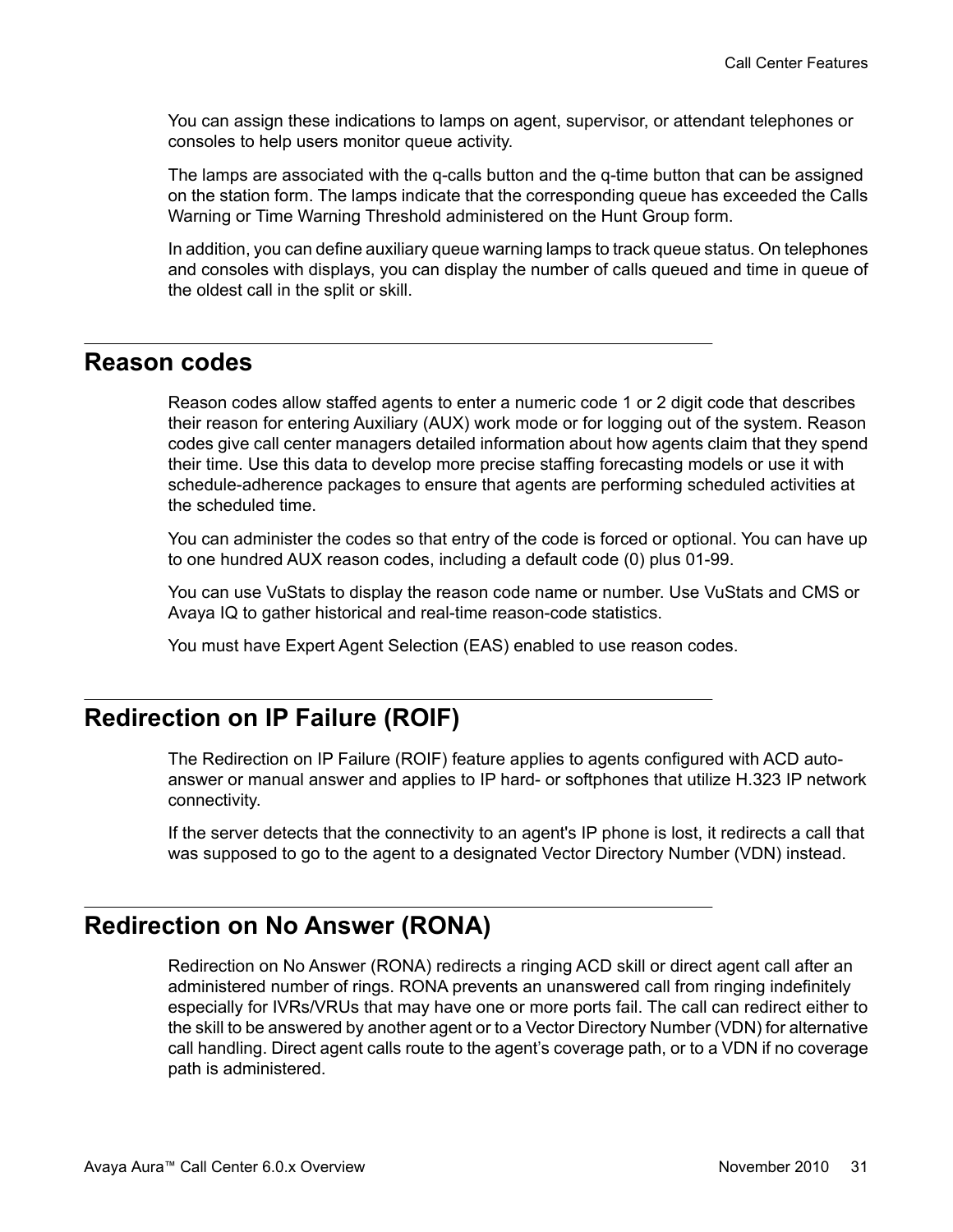# <span id="page-31-0"></span>**Redirection on OPTIM Failure (ROOF)**

Before delivering a call to an OPTIM (Off Premise Telephone Integration and Mobility) endpoint, this feature checks for Internet Protocol (IP) connectivity and if the IP connectivity is not acknowledged invokes Redirection on No Answer (RONA). The agent is placed in AUX work mode and the ACD call is put back in queue or forwarded to a RONA-specified Vector Directory Number (VDN). ROOF prevents a lost call during the period when IP connectivity failure has not been detected by Communication Manager maintenance.

# **Remote Logout of Agent**

The Remote Logout of Agent feature allows a user to logout an idle ACD or EAS agent without being physically present at the agent's station. The user who is logging out the agent can be locally or remotely located.

If an agent walks away from his or her station without logging out, ACD calls may be sent to the station without being serviced. In such a scenario, however, CMS and/or IQ reports may be imprecise since the agent remains logged in even though no ACD calls are being handled at the station. Without the Remote Logout of Agent feature, supervisors or other agents had to walk over to the agent's actual station, enter the logout FAC (Facility Access Code) to change the agent's work mode or to log out.

# **Reporting adjuncts**

Reporting adjuncts are applications for businesses and organizations that use Communication Manager servers to process large volumes of telephone calls using the Automatic Call Distribution (ACD) feature and (optionally) the Avaya Proactive Contact outbound dialer. Reporting adjuncts include Avaya Call Management System (CMS) and Avaya IQ.

Reporting adjuncts support solutions for:

- Routing and Agent Selection Tracking
- Multi-Site Contact Centers
- Remote Agents
- Reporting
- Interfaces to other systems
- Workforce Management
- Desktop Applications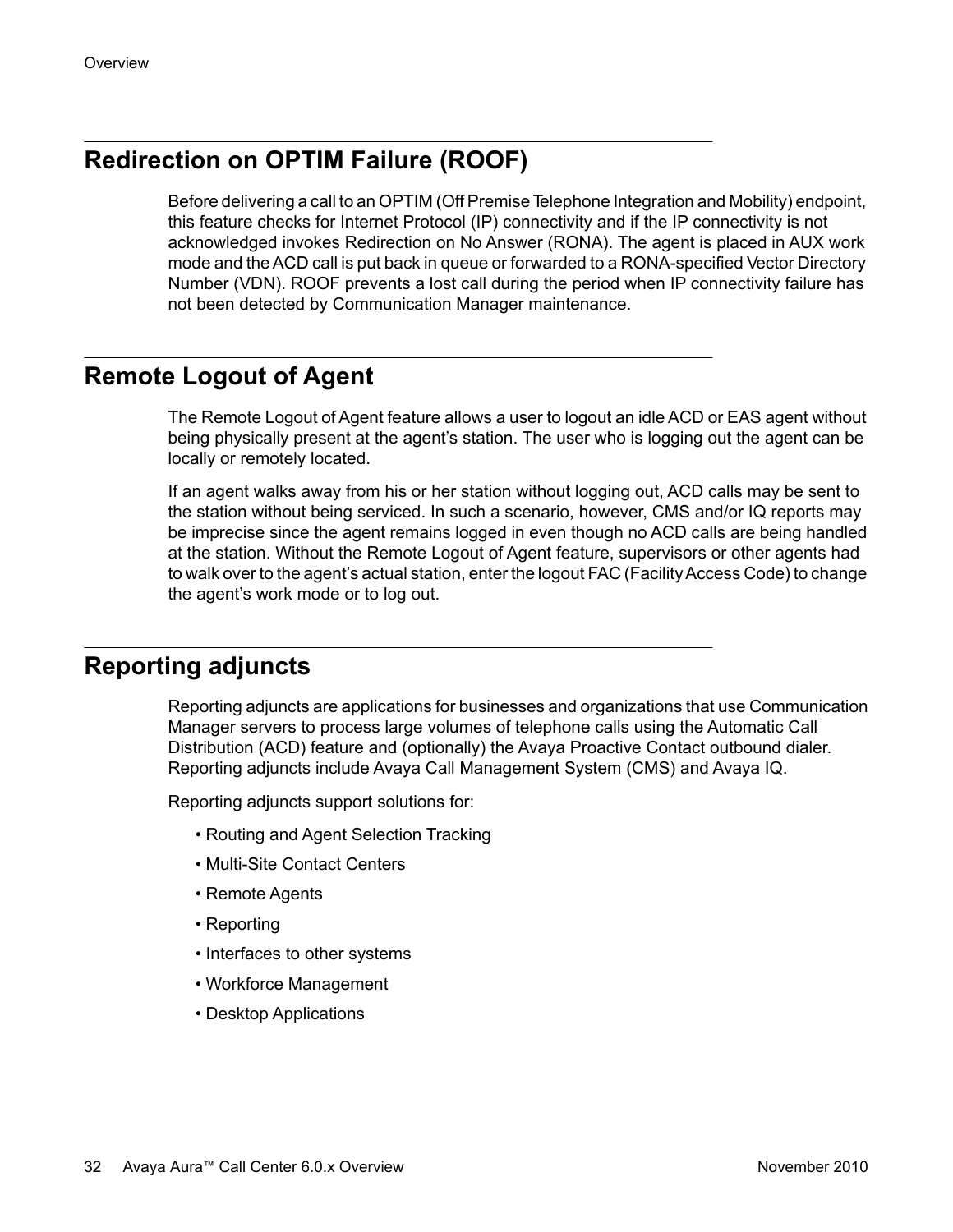- <span id="page-32-0"></span>• System Recovery
- Quality Monitoring

# **Service Hours Table Routing**

Use Service Hours Table Routing to simplify the vectors you use for handling calls based on office hours. Vectors use the Service Hours Routing tables to determine how to handle calls that are received during working hours versus calls that are received out of hours. Customers can use this feature as an alternative to tod (time of day) routing and can specify working hours on a daily or hourly basis. This feature allows you to administer as many as 999 different Service Hours Tables and then use those tables to make vectoring decisions while masking the specific time-of-day command from visibility in specific vectors.

Before this feature, customers added multiple time-of-day steps to their vectors in order to define the hours of operation for a specific business application (VDN or vector). This feature allows customers to define service hours clearly, simply, and in one place. One simple vector command can check to see if the call meets the administered service hours.

### **Service Level Maximizer (SLM)**

Service Level Maximizer (SLM) is an optional Communication Manager Call Vectoring feature that is used with Expert Agent Selection (EAS), and without Avaya Business Advocate being active.

SLM ensures that a defined service level of X% of calls are answered in Y seconds by skill. When SLM is active, the software verifies that inbound calls are matched with agents in a way that makes sure that the administered service level is met. SLM ignores typical call selection and agent selection settings and is infrequently deployed.

# **Service Observing**

Service Observing allows a specified user, such as a supervisor, to observe or monitor another user's calls. In this section, observer refers to the supervisor who is observing calls. Agent refers to the extension, attendant, or logical agent being observed. A vector directory number (VDN) call can also be observed. Observers can observe in listen-only or listen-and-talk mode.

Note that you set up Service Observing to observe a particular extension, not all calls to all extensions at a station.

Service Observing may be subject to federal, state, or local laws, rules, or regulations or require the consent of one or both of the call parties. Familiarize yourself and comply with all applicable laws, rules, and regulations before using this feature.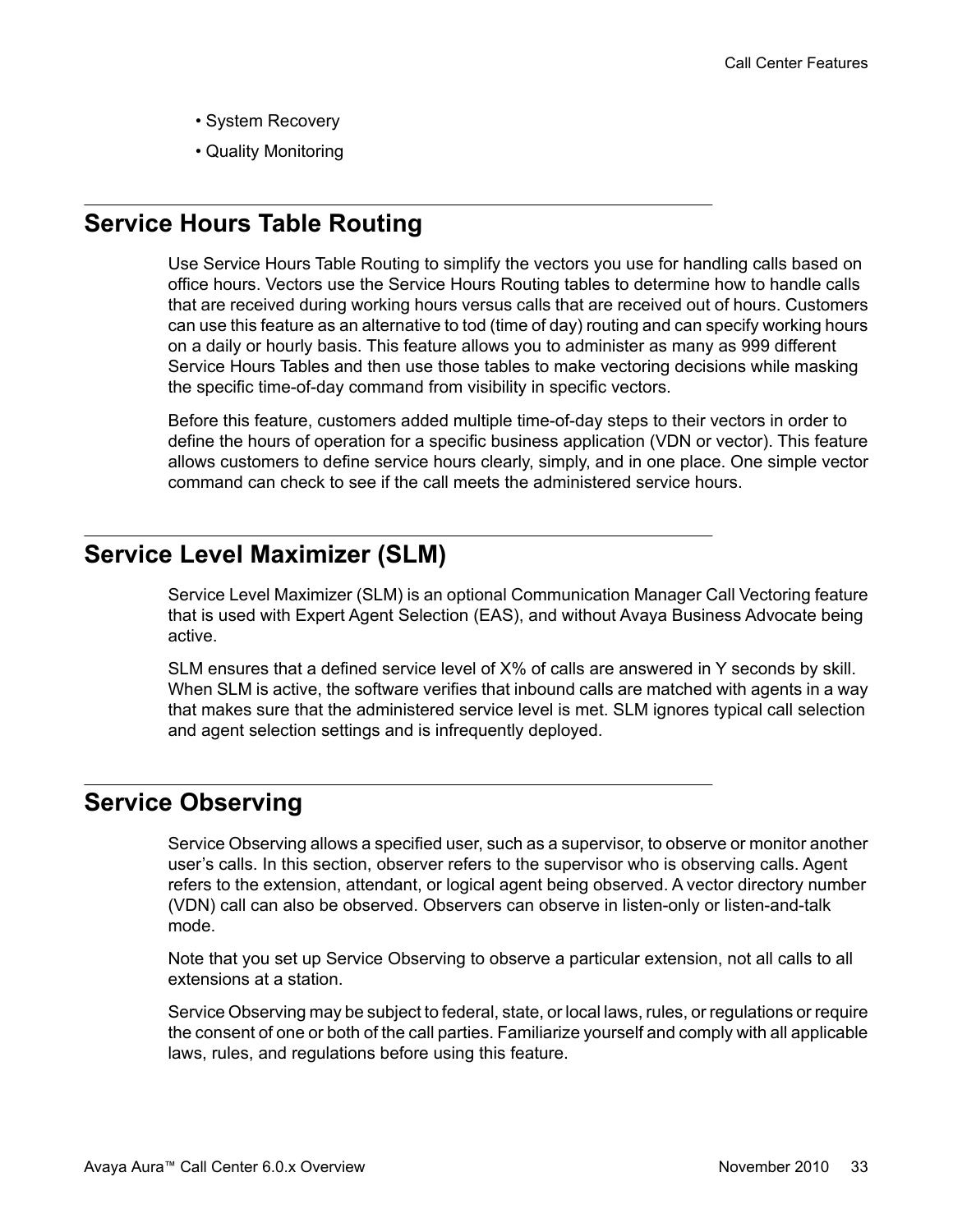# <span id="page-33-0"></span>**Universal Call ID (UCID)**

Universal Call ID (UCID) is a unique tag assigned to a call. The purpose of UCID is to tag a call with a unique identifier.

Call centers can use UCID to track call history. Because UCID can uniquely identify every call in a network of any size, it is possible to track call-related data from multiple sources and multiple sites. For example, you can combine data from many locations and print reports that enable you to track a call throughout its lifecycle.

# **VDN in a Coverage Path (VICP)**

VDN in a Coverage Path (VICP) enhances Call Coverage and Call Vectoring. If Basic Call Vectoring or Call Prompting is enabled on your communication server, you can assign a Vector Directory Number (VDN) as the last point in a coverage path. Calls that reach this coverage point can be processed by a Vector or by Call Prompting.

# **VDN of Origin Announcement (VOA)**

VDN of Origin Announcement (VOA) provides agents with a short message (no longer than 1.2 seconds in duration) about a caller's city of origin or requested service based on the VDN used to process the call. Use VOA messages to help agents to respond appropriately to callers. For example, if you have two (2) toll-free numbers, one for placing orders and one for technical support, you can administer two (2) unique VDNs to route calls to the same set of agents. When an incoming call is routed to a VDN with a VOA assigned (for example, new order or tech help), the VDN routes the call to a vector, which can place the call in an agent queue. When an agent answers the call, he or she hears the VOA message and can respond appropriately to the caller's request.

# **VDN Time Zone Offset**

If you have identical opening and closing times in different locations, you can use a single vector to handle the opening and closing time checks using VDN Time-Zone Offset in a manner similar to skill preferences. This simplifies programming and allows sharing of vectors. For example, you can use 9 to 5 as a time in all vectors without converting to the local time reflected on each switch clock.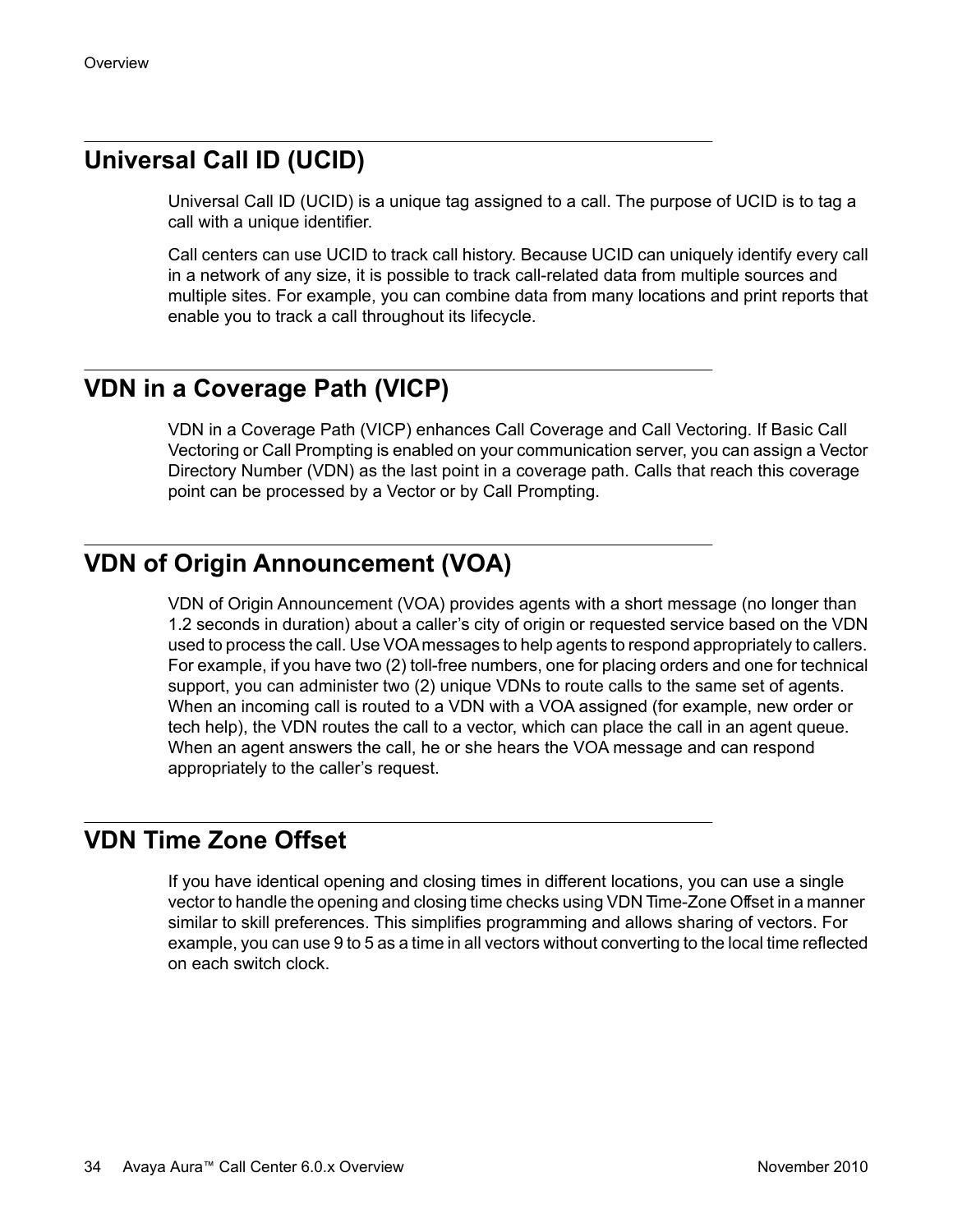#### <span id="page-34-0"></span>**VDN Variables**

You can create general-purpose vectors that support multiple applications with call-wait treatments that are tailored to your supported application. Call centers have many vectors that use the same basic call flow but are considered to be unique because each requires their own announcements, route-to destinations, holiday tables, vector routing table indexes, and conditional limits. The use of VDN Variables allows you to create a generic call flow vector. The unique items are now designated on the VDN screen using VDN variables. VDN variables can drastically reduce the quantity of vectors needed, ensure common flows, and ease administration during crisis times when the flows need to change due to an unforeseen event. Unforeseen events can include problems with trunking, staffing, or messaging.

VDN Variables provide more opportunities for VDNs to use a smaller set of vectors. You can:

- Assign up to nine (9) variable fields, V1 through V9, on the VDN screen for each VDN
- Use the VDN Variables in all vector commands that support vector variables except as a for parameter with the **collect-digits** command
- Use up to 16-digits to assign a number to the VDN variable and use up to 15 characters to describe the VDN variable
- Use VDN Variables as indirect references to announcement extensions and other numerical values in vector commands

#### **Voice Response Integration (VRI)**

Voice Response Integration (VRI) integrates Call Vectoring with the capabilities of voice response units (VRUs). You can:

- Run a VRU script while retaining control of a call in vector processing
- Run a VRU script while a call is queued, retaining its position in the queue
- Pool IVR ports for multiple applications
- Use a VRU as a flexible external-announcement device
- Pass data between the system and a VRU
- Tandem VRU data through a communication server to an ASAI host

#### **VuStats**

VuStats presents call center statistics on phone displays. Agents, supervisors, call center managers, and other users can press a button and view statistics for agents, splits or skills, VDNs, and trunk groups.

These statistics reflect current information collected during the current BCMS interval, information collected since the agent logged in or since the day began, or historical data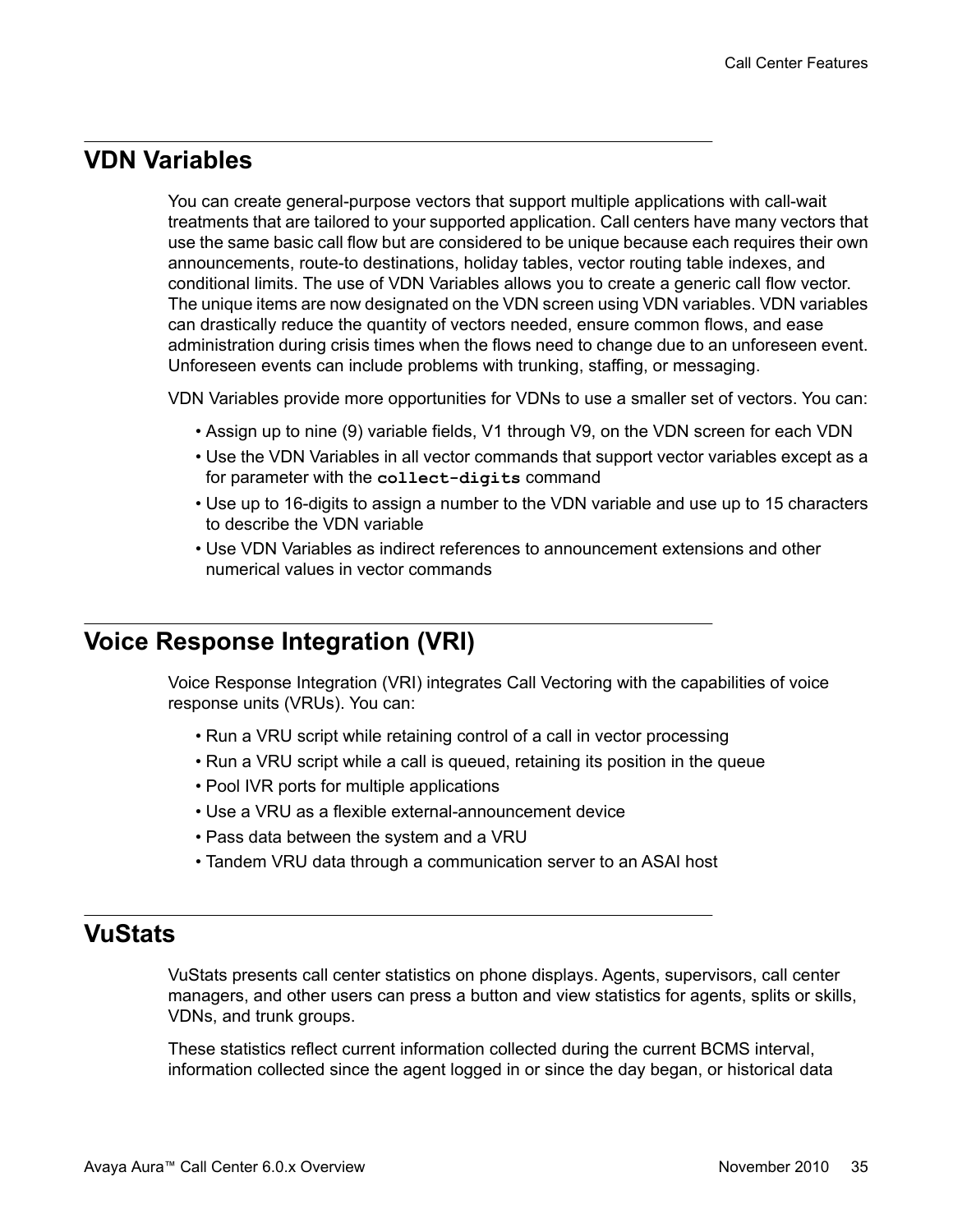<span id="page-35-0"></span>accumulated over an administered number of intervals. The information is limited to 40 characters displayed at a time. VuStats can display on demand or update periodically.

# **Training information**

Following are the Call Center courses available on<http://www.avaya-learning.com>:

| Course code | <b>Course title</b>                                         |
|-------------|-------------------------------------------------------------|
| ATC00190WEN | <b>Contact Center Technology Fundamentals</b>               |
| ATC01116VEN | Planning the Deployment of Contact Center                   |
| AVA00741WEN | Introduction to Call Center Operations                      |
| AVA00742WEN | Avaya Call Center - Analyze, Design and Plan Implementation |
| AVA00743H00 | Avaya Call Center - Implementation Workshop                 |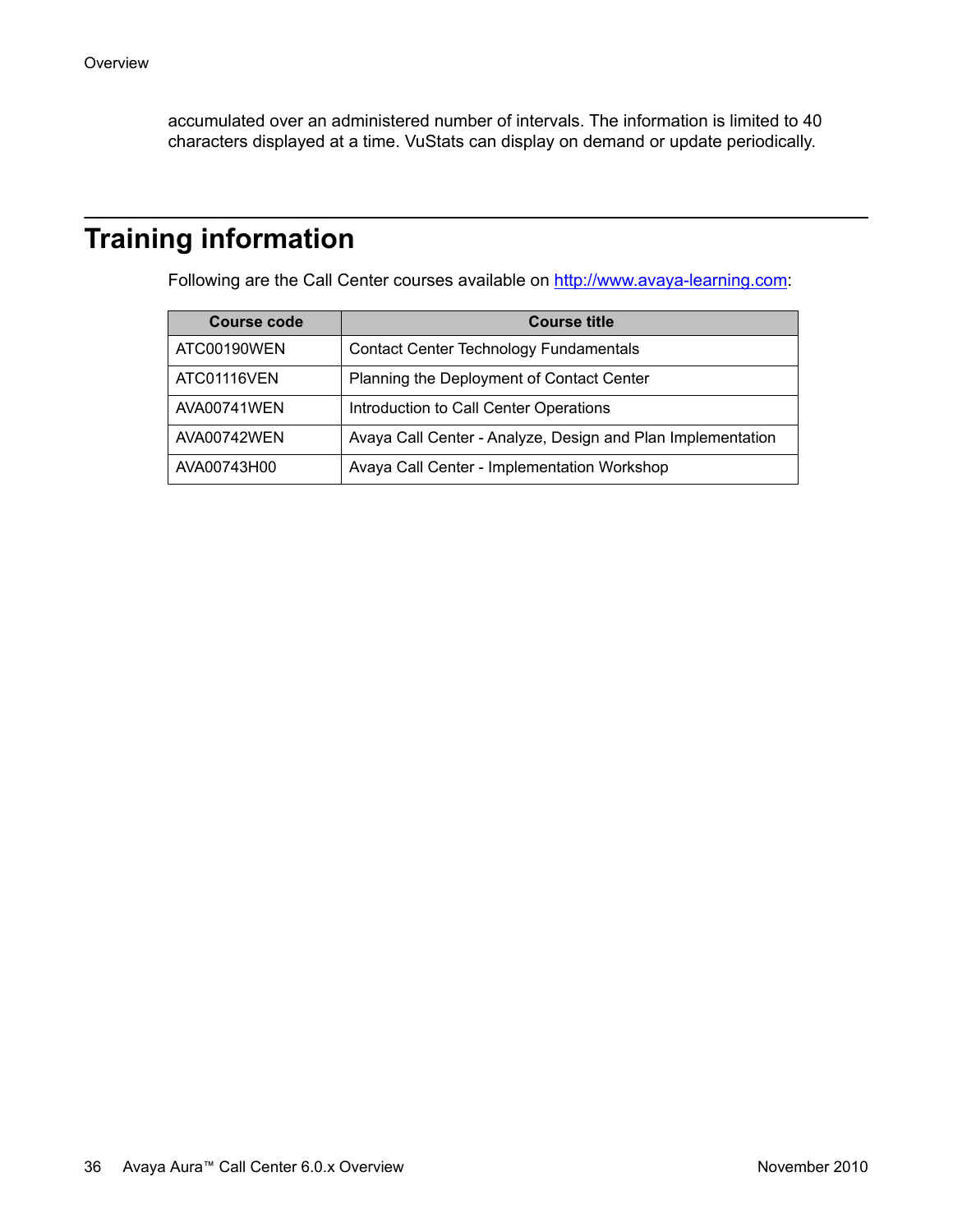#### **Index**

 $\overline{1}$ 

#### <span id="page-36-0"></span> $\mathbf{A}$

#### $\overline{\mathbf{B}}$

# $\overline{c}$

#### Call Center 6.0

#### D

#### $\overline{E}$

|--|--|

#### $\overline{\mathsf{F}}$

| Forced Agent Logout/Aux Work by Location/Skill 13 |  |
|---------------------------------------------------|--|

#### $\overline{H}$

#### $\overline{L}$

#### $\overline{M}$

#### $\overline{\mathsf{N}}$

#### P

| Proactive Contact outbound calling improved reporting |  |
|-------------------------------------------------------|--|
|                                                       |  |

#### $\overline{Q}$

#### $\overline{R}$